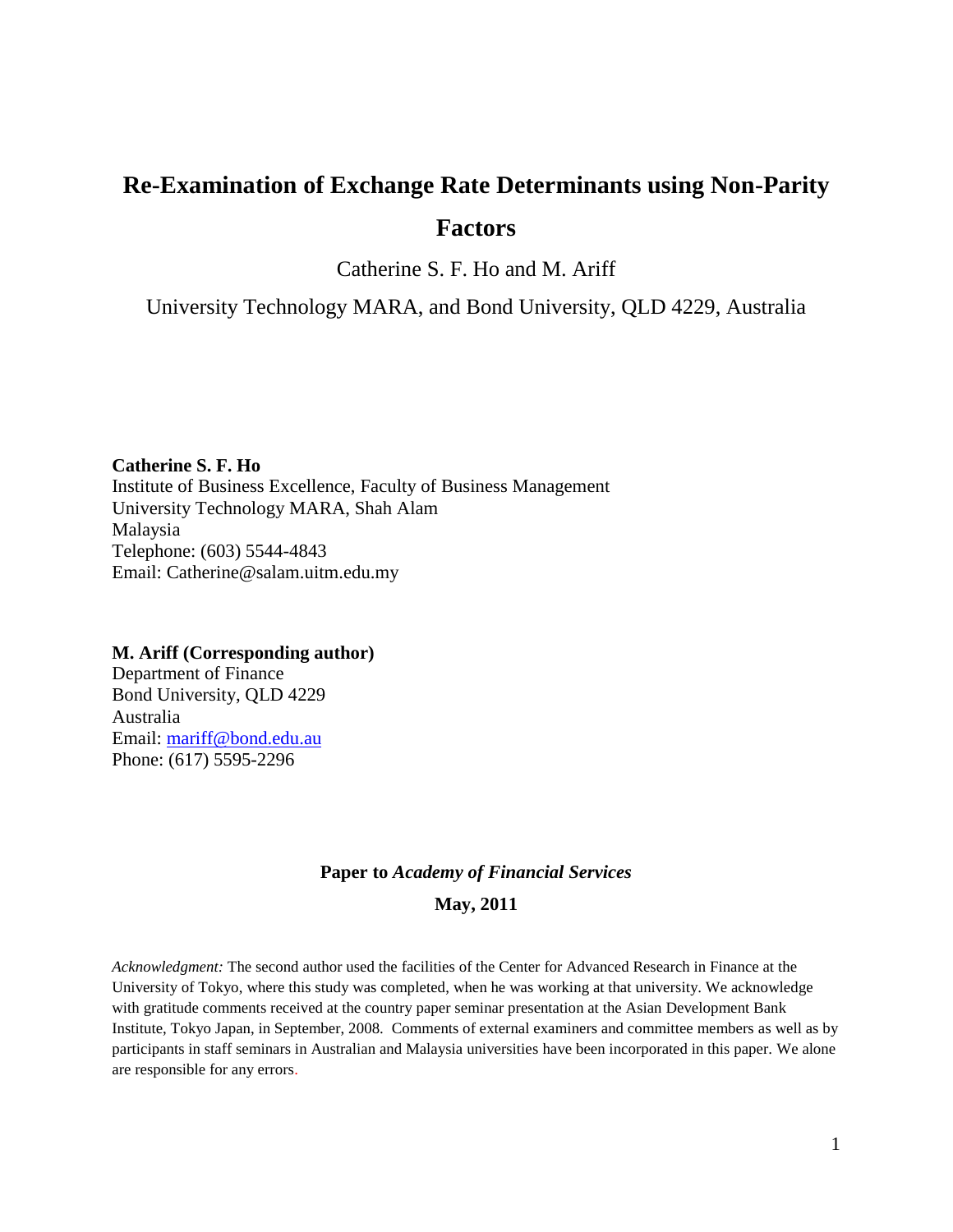#### **Re-Examination of Exchange Rate Determinants using Non-Parity Factors**

#### **Abstract**

This paper reports new findings on exchange rate dynamics on how *non-parity* fundamental factors affect exchange rates in addition to the well-known yet controversial effects from two parity factors. The tests were done on two groups of trade-linked developed and emerging countries: G-10 and Latin America. Also, by systematically retesting the model with high and low frequency data sets, this study revealed both short and long run behaviour. Finally we use newer econometric methods including pooled time series panel regression to obtain robust results. The resulting evidence is: non-parity factors are significantly correlated with exchange rates after controlling for parity factor effects. This appears to suggest that future research should include powerful non-parity factors along with parity factors controlling intervalling and trade intensity effects.

Keywords: Exchange Rates, Parity Theorems, Productivity, Trade and Capital Flows, Sovereign Debt, Reserves, Growth, Monetary and Fiscal Policy.

JEL classification: F31, F32, C32, C33, C43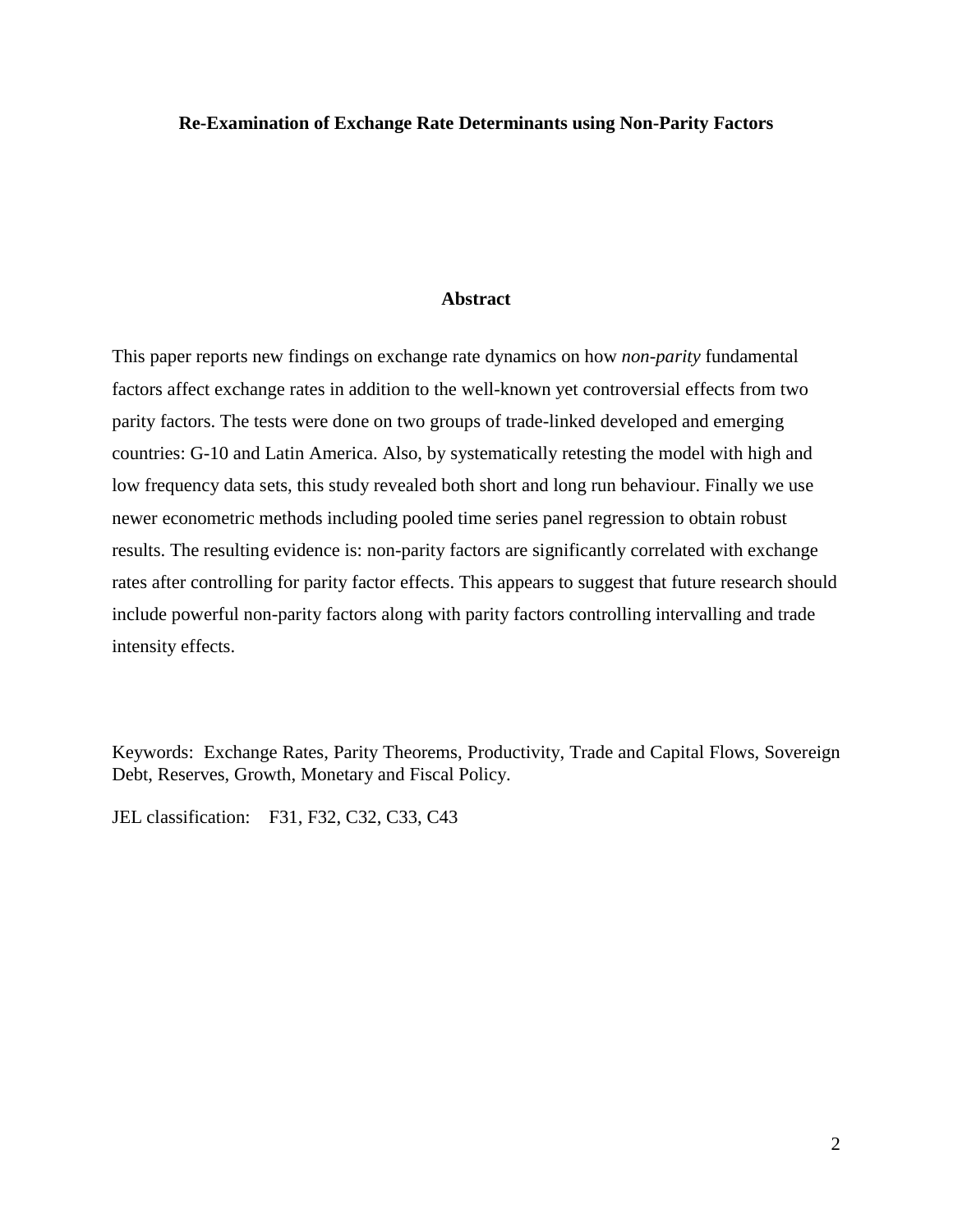## **Re-Examination of Exchange Rate Determinants using Non-Parity Factors**

## **1.0 Introduction**

The motivation of this paper is to present findings on exchange rate behavior by including *new* factors suggested by careful search of economic theories to investigate exchange rate determination within *trade-linked* multi-country groups. Prior studies examining exchange rate behaviour between pairs of countries pay no attention to whether there exist any intensive tradelinkages among them. Intensity of trade conditions how the supply of and demand for a given currency translate as exchange rate changes, hence one should control trade intensity before testing for exchange rate behavior. G-10 and Latin American countries were selected on the basis of trade linkages to form two trade-related test groups. By testing the model across two contrasting groups, our tests provide good understanding of different behavior of the model in (i) developed and (ii) emerging economies. The results we report in this paper are new and should greatly amplify our current knowledge of exchange rate dynamics.

Interest in currency behavior has been rekindled in recent years because of the incompleteness of knowledge on exchange rate determination in the face of recurrent currency crises. This paper is thus motivated to address the concerns of leading researchers expressing increasing frustration over their failures to explain exchange rate movements (Dornbusch, 1987a; MacDonald and Taylor, 1992; Ho and Ariff, 2011). With rapid growth in trade and capital flows across national boundaries, newer key economic factors do exert dominant influences on foreign currency behavior (Harvey, 2001) but are not yet tested systematically. These factors are many, and include current account deterioration, excessive sovereign debt accumulation, capital flows, foreign currency reserves and fiscal imbalances: which have yet been systematically applied *together in one single study* while controlling for trade intensity. Additional factors that are viewed as affecting exchange rate include the following: economic growth; exchange rate regimes; and uncontrolled monetary expansion.

Findings reported here leads to a better understanding of long-run exchange rate. With better understanding of the workings of exchange rates, multinationals and government policies could be geared towards how non-parity fundamentals do significantly change a country's exchange rates because these factors work over long periods of time. Productivity or sovereign debt does affect exchange rates significantly as reported here. These findings have policy relevance.

The rest of the paper is divided into four sections. A brief overview of a judicious selection of a large literature is given in the next section. Section three is meant to provide description of the complex methodology and data set up. The findings are discussed in section four. This paper ends with a conclusion in section five.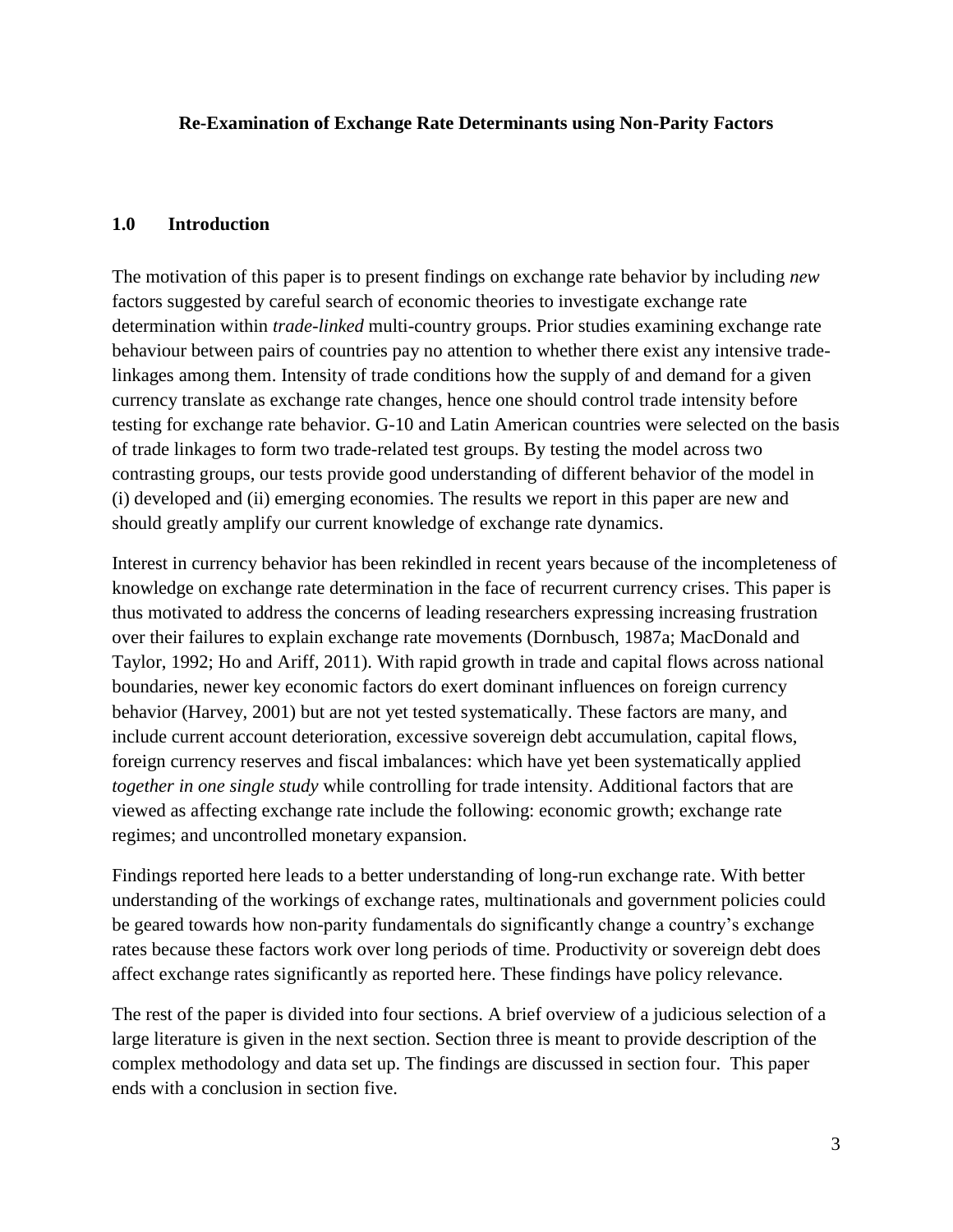## **2.0 Literature on Exchange Rate Determinants**

The currency exchange market is the world's largest market with daily trade reported to be approximately US\$4.0 trillion compared to US\$3.3 trillion a year ago, which is much more than even the world's combined bond or stock markets.<sup>1</sup> Spot currency transactions account for 37 per cent (US\$1.5 trillion) of total foreign exchange market turnover, yet models of parity conditions explain very little of the exchange rate variations in this spot market. Hence, the importance of such a market cannot be underestimated especially when one needs to know as to what factors *jointly* contribute to exchange rate changes. All we know is that exchange rates are determined in the long run by the two parity factors: price differences in traded goods and interest rate differences. There are many non-parity factors (for example productivity in Rogoff, 1999; MacDonald and Wojcik, 2003) which have yet been systematically tested jointly in a single study to reveal the effects of these factors.

## **2.1 Parity Theorems**

 $\overline{a}$ 

The two parity theorems of exchange rates include the Purchasing Power Parity (PPP: Cassel, 1918) as well as the Interest Rate Parity (IRP: Fisher, 1930). The relative version of PPP suggests that, if a country's inflation rate is relatively higher than its trading partner country, that country will find its currency value falling in proportion to its relative price level increases, in the *long run*. The change in exchange rate *E* is a function of price differences, where *j* represents country, *t* represents time period, *P* represents prices, *d* domestic and *f* foreign as stated below:

$$
\ln E_{jt} = a_j + b_j \ln \left( \frac{P_t^d}{P_t^f} \right)_j + \mu_{jt}
$$
 (1)

PPP has been observed by researchers as a basis for international comparison of income and expenditures; as an efficient arbitrage condition in goods; and as a theory of exchange rate determination, although it explains little of the variation. The underlying theory is based on a simple goods market arbitrage argument but it ignores tariffs, transportation costs, and assumes common goods consumed to ensure identical prices across countries, under the *law of one price*. While this notion appears simple enough, specifying comparative prices between two countries in the short run is difficult. This has led to a majority of empirical literature failing to verify that PPP holds.<sup>2</sup>

<sup>&</sup>lt;sup>1</sup> BIS report including Triennial Central Bank Survey of Foreign Exchange and OTC Derivative Market Activity in April 2010.

 $2$  Empirical work that has led to conflicting empirical findings on PPP includes MacDonald (1993), Rogoff (1996), Bayoumi and MacDonald (1999), Parsley (2007) and Cheng (1999). They have all found no clear evidence or at best, very weak relationship between inflation and exchange rates. Ho and Ariff (2010) using an appropriate GDPweighted measure of exchange rate found evidence that price parity holds when controlled for trade intensity.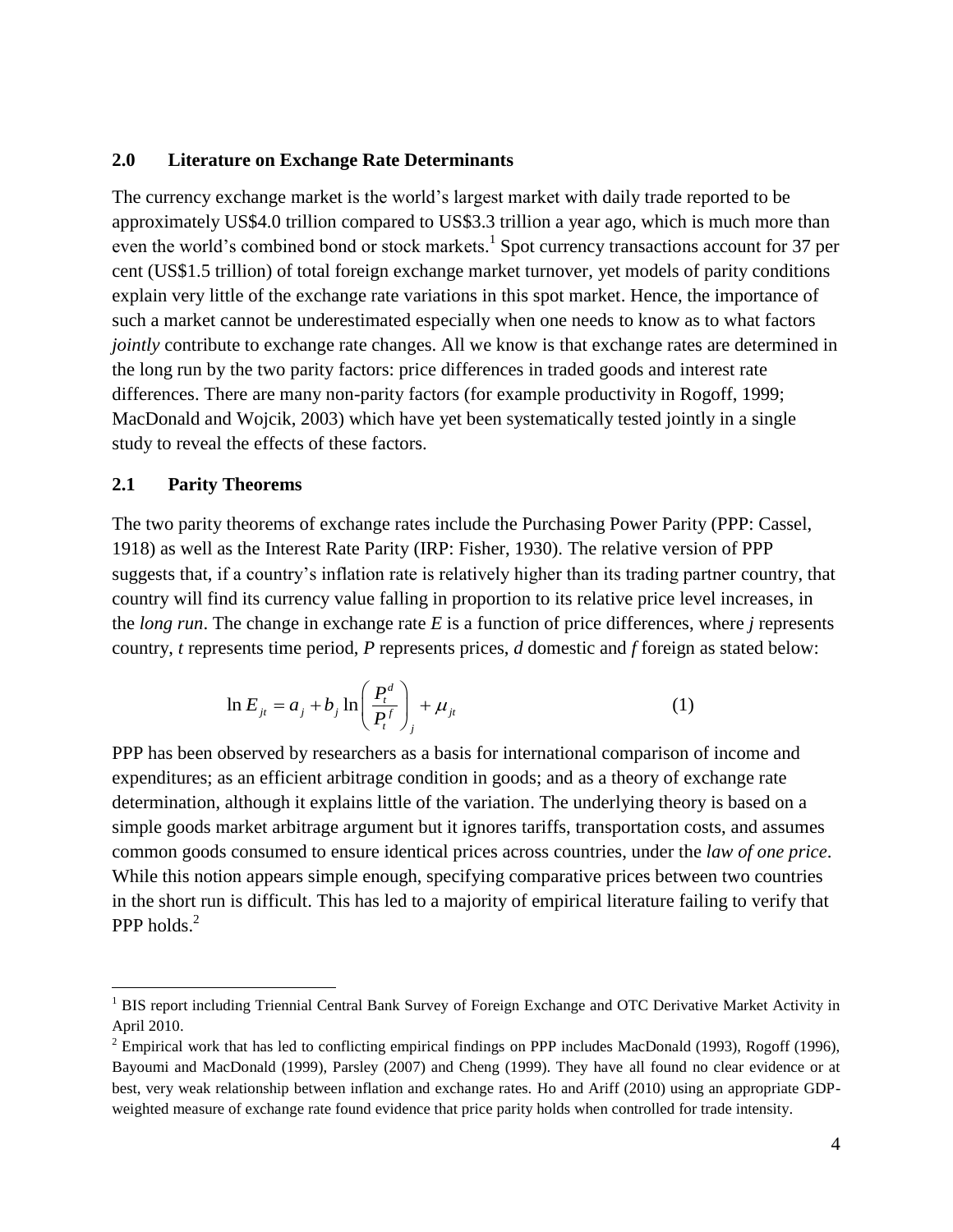This theorem has been extensively tested by scholars. With the clear lack of evidence to support short run equilibrium and the observed high exchange rate volatility, it seems that the theory has failed to garner support in the 1970s and 1980s.<sup>3</sup> The obvious lack of evidence under the floating regimes since 1973 is perhaps a motivating force that led to the development of the sticky price idea by Dornbusch (1976). Methodologies applied in the last two decades, given the low power of unit root tests, researchers have often failed to reject the null hypothesis of random walk. Froot and Rogoff (1994), in a survey article, concluded that the theory is not a short run relationship and that prices do not offset exchange rate swings on a monthly or even annual basis. Frankel and Rose (1996a) examined it using a panel of 150 countries with data over 45 years and confirmed that the theory holds and their estimate implied a half-life of PPP deviations of four years: this suggests a long run relationship between prices and exchange rates. Similarly, Bahmani-Oskooee, Kutan and Zhou (2009) and Ho and Ariff (2008) also found significant relationship for group of countries in the long run.<sup>4</sup>

The law of one price in the asset market for securities is detailed by interest rate parity (IRP).<sup>5</sup> In theory, the foreign exchange market is in equilibrium if deposits of all currencies offer the same rate of return. A rise in interest rates, then, will attract more monetary investment flows via carry-trade into the country resulting in an appreciation of the currency in the short run and exchange rates should fall in the long run to restore equilibrium. According to the uncovered interest rate parity, the ratio of changes in exchange rate  $E$ , within a time period  $t$ , is a function of domestic interest rate  $i^d$ , and foreign interest rate  $i^f$ .

$$
\frac{E_{t+1}}{E_t} = \left(\frac{1+i_t^d}{1+i_t^f}\right) \tag{2}
$$

International Fisher Effect (IFE) implies that relative interest rate differences will give rise to exchange rate changes. The ability of exchange rate markets to anticipate interest differences is supported by several empirical studies that indicated a long run tendency for these differences to offset exchange rate changes. <sup>6</sup> How about *non-parity* factors, the focus of this research, and exchange rates?

 $\overline{a}$ 

<sup>&</sup>lt;sup>3</sup> Henry and Olekaln's (2002) study on Australia found little evidence for long run equilibrium between exchange rate and prices: a surprising result. In a similar view, Adler and Lehman (1983) found that the deviations from PPP follow a random walk without reverting back to PPP-consistent values in 43 countries.

<sup>4</sup> Kuo and Mikkola (2001), Lothian and Taylor (2000), Mark and Sul (2001), Schnabl and Baur (2002) found considerable evidence for long run relation and concluded that fundamentals play a significant role in determining exchange rates. Such evidence have been reported in time-to-equilibrium studies cited in the paper.

 $<sup>5</sup>$  The interest rate theory was first developed by Keynes (1923) and Fisher (1930) through the introduction of Fisher</sup> effect for domestic interest rate theory.

<sup>&</sup>lt;sup>6</sup> Studies providing evidence include Mark (1995) and, Hoffman and MacDonald (2003). These studies reported measures of long run expected changes in exchange rates as highly correlated with interest rate differentials.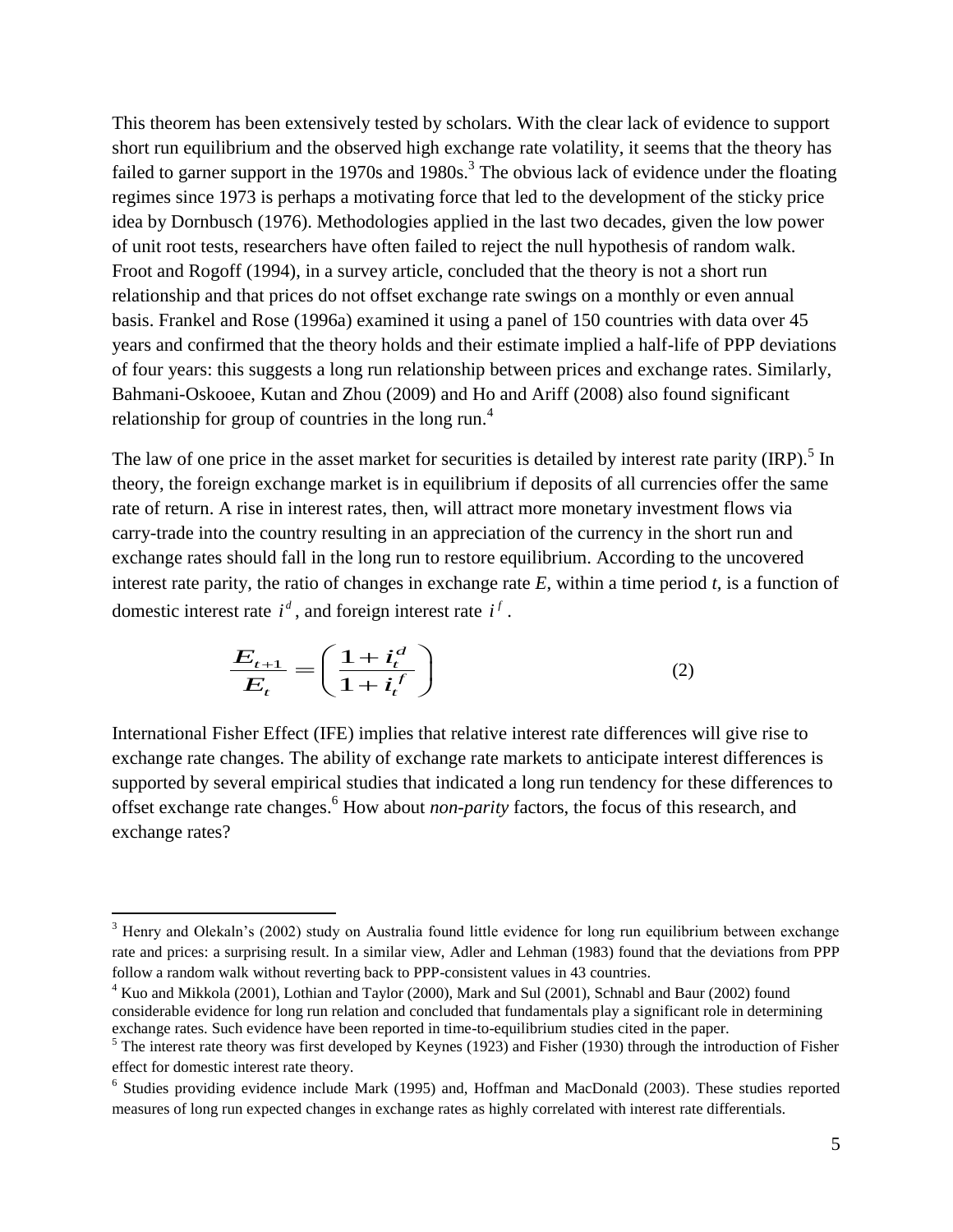## **2.2 Non-Parity Variables**

 $\overline{a}$ 

The two parity theories reviewed so far with their strong assumptions of equal country risk and zero transaction costs, as well as no other factors entering the equilibrium, have long been maintained as the two premier theories on exchange rate determination. Some researchers pointed out, over the last two decades, that there are other variables which are correlated with exchange rate movements.<sup>7</sup> Inclusion of these variables could shed new light, and also may assist in identifying potential other-than-parity-factor explanations to understanding exchange rate behavior. Despite the fact that parity explanations have gained centre stage up until about the 1980s in exchange rate behavior research, recent years have witnessed interests in other explanations, given the conflicting empirical evidence on parity theories.

## *2.2.1 Current and Capital Account Deterioration*

Exchange rate determination has been linked only to parity conditions as in Cassel (1918), Keynes (1923) and Fisher (1930), or trends in productivity as in Balassa (1964) and Samuelson (1964): so productivity is an important non-parity factor. Studies of financial crises in Latin America and East Asia have been motivated by an interest in the roles of banking, and balance of payments. The trade and capital balances are known to be most sensitive to exchange rate changes. For currencies affected by the 1997/8 Asian financial crisis, the reversal of capital flows, and the resulting current account deficits (along with pre-existing high sovereign debt) have been shown as common non-parity factors in that crisis. Therefore these variables should have tremendous impacts on exchange rates.<sup>8</sup>

Karfakis and Kim (1995) using Australian exchange rate data found that unexpected current account deficit is associated with exchange rate depreciation, and a rise in interest rates. Evidence is found that current account deficits diminishes domestic wealth, and may lead to overshooting of exchange rates. A fall in the real value of currency was also reported by Obstfeld and Rogoff (1995), Engel and Flood (1985), and Dornbusch and Fisher (1980). There has also been a surge and collapse in international capital flows into developing countries in the recent decades.<sup>9</sup> Sudden outflow of capital is another major concern when it can drastically affect exchange rates as were witnessed during several financial crises of Brazil, East Asia, and

<sup>&</sup>lt;sup>7</sup> Frankel and Rose (1996b) on current account and government budget deficits; Calvo, Leiderman and Reinhart (1994) on capital flows, inflation and current account deficits; and Aizenman and Marion (2002) on reserve and credibility; recently papers on fundamentals effect on exchange rates include Ho and Ariff (2009a), Ehrmann and Fratzscher (2005), and many others.

 $8$  It is documented that the currency crises in recent decades were due to vast changes in these variables: see Kim (2000).

<sup>&</sup>lt;sup>9</sup> Gross foreign direct investment as a percentage of GDP increased more than 100 percent for Korea, the Philippines and Indonesia during 1990-2001. Net private capital flows into six developing regions in the world totalled US\$167.976 million in 2001. Source: *2003 World Development Indicators*, database, World Bank, 13 April 2003.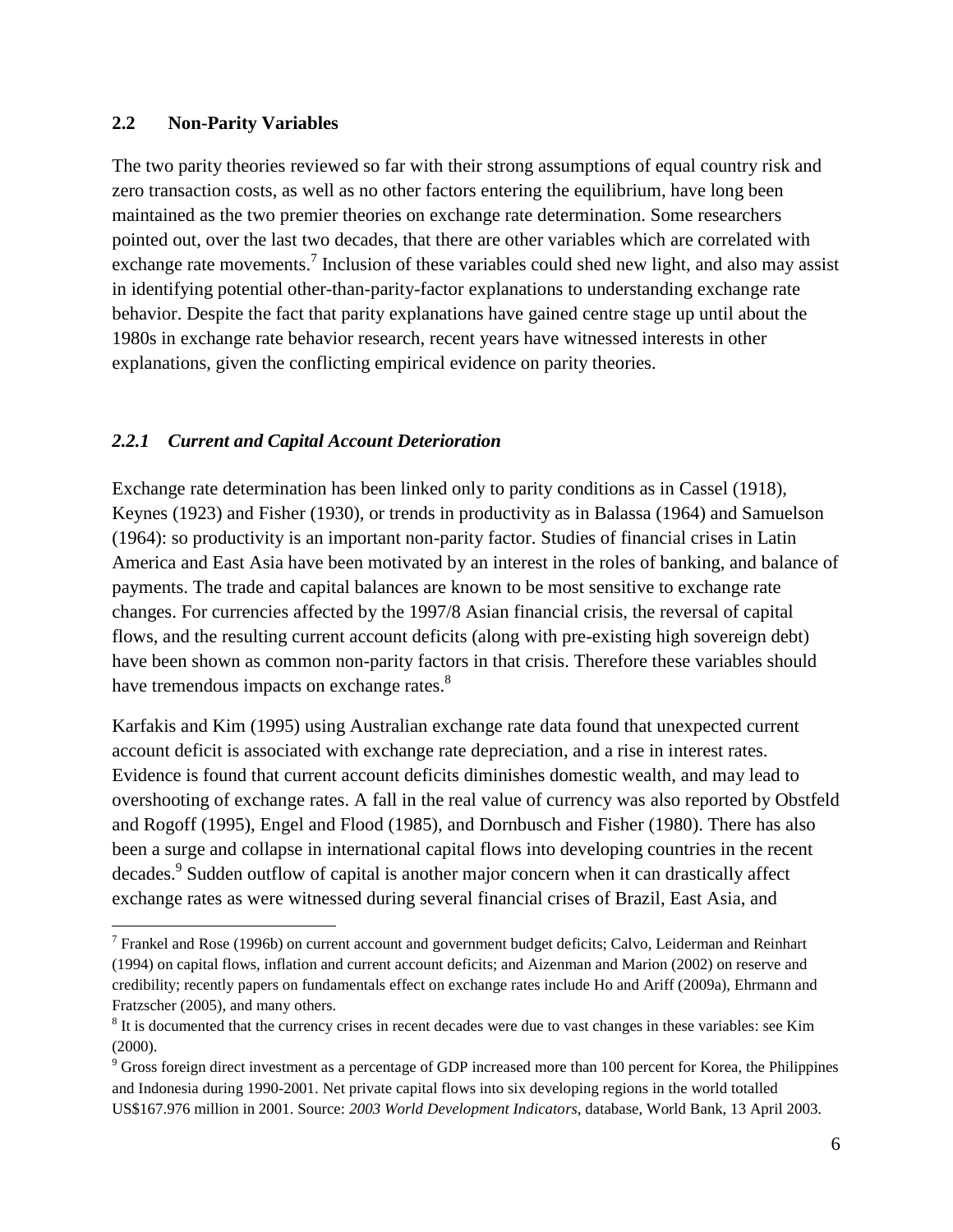Mexico. These capital outflows affect domestic output, real exchange rates, capital and current account balances for years after the crises.<sup>10</sup>

Portfolio investments have increased in recent years due to greater access to capital markets via newer more open regulations, reduced capital controls and the overall globalization of financial services.<sup>11</sup> Calvo, Izquierdo and Talvi (2003) blamed the fall of Argentina's currency on the country's vulnerability to sudden stops in capital flows. A study by Kim (2000) on four countries that faced currency crises found that reversal of capital flows as well as current account deficits are significantly related to currency crises in those countries. Rivera-Batiz and Rivera-Batiz (2001) concluded that explosion of capital flows resulted in higher interest rates and depreciation of exchange rates in the long run.

# *2.2.2 Loss of International Reserves and Excessive Foreign Currency Debt*

The amount of international reserves held by the central authority is another factor affecting exchange rate determination.<sup>12</sup> Due to the usage of reserves as a means to defend a country's currency (so it creates imbalances in world economies) it provides credibility to the value of the currency. This suggests that reserves and the type of currency exchange regime (managed float) are likely to affect exchange rates. Changes in reserves and foreign currency debt indirectly affect the public's perception of the value of a country's currency<sup>13</sup>.

Marini and Piersanti's (2003) study covering Asian countries found that a rise in current and expected future budget deficits generated appreciation in exchange rates and a decumulation of external assets, resulting in a currency crisis when foreign reserves fell to a critical level. Calvo, Leiderman and Reinhart (1994) showed that increase in capital inflows increase total reserves and real exchange rates of Lain American countries. Hsiao and Hsiao (2001) found a unidirectional causality from short-term external debt/international reserves ratio to exchange rates in Korea. Similar to Martinez (1999) on Mexico, Frankel and Rose (1996b) studied a large group of developing countries and found that the level of debt, foreign direct investment, foreign interest rates, foreign reserves and growth rates affect exchange rates significantly.

 $\overline{a}$  $10$  Studies on capital flows using output, exchange rates and balance of payments include Kim (2000) and Calvo and Reinhart (2002).

<sup>&</sup>lt;sup>11</sup> Portfolio investment inflows have increased from RM19,346 (US\$7,620) millions in 1991 to a peak of RM238,454 (US\$93,880) millions in 1994 in Malaysia. Source: Bank Negara Malaysia and Department of Statistics, Malaysia. Portfolio investment across the world averaged US\$102 billion in 1995-96 and US\$26 billion during 1997-2000 according to World Economic Outlook, 2003, IMF.

<sup>&</sup>lt;sup>12</sup> Korea's usable reserve fell from US\$28 billion to a mere US\$6 billion when their currency went on a free fall in December 1997: Aizerman and Marion (2002). Brazil's reserves fell from US\$75 billion to less than half of that before the currency collapsed in 1998: Dornbusch and Fisher (2003).

<sup>&</sup>lt;sup>13</sup> Total external debt for six developing regions in the world according to World Bank classification amounted to US\$2,332,621 millions in 2001. Source: *2003 World Development Indicators*, World Bank.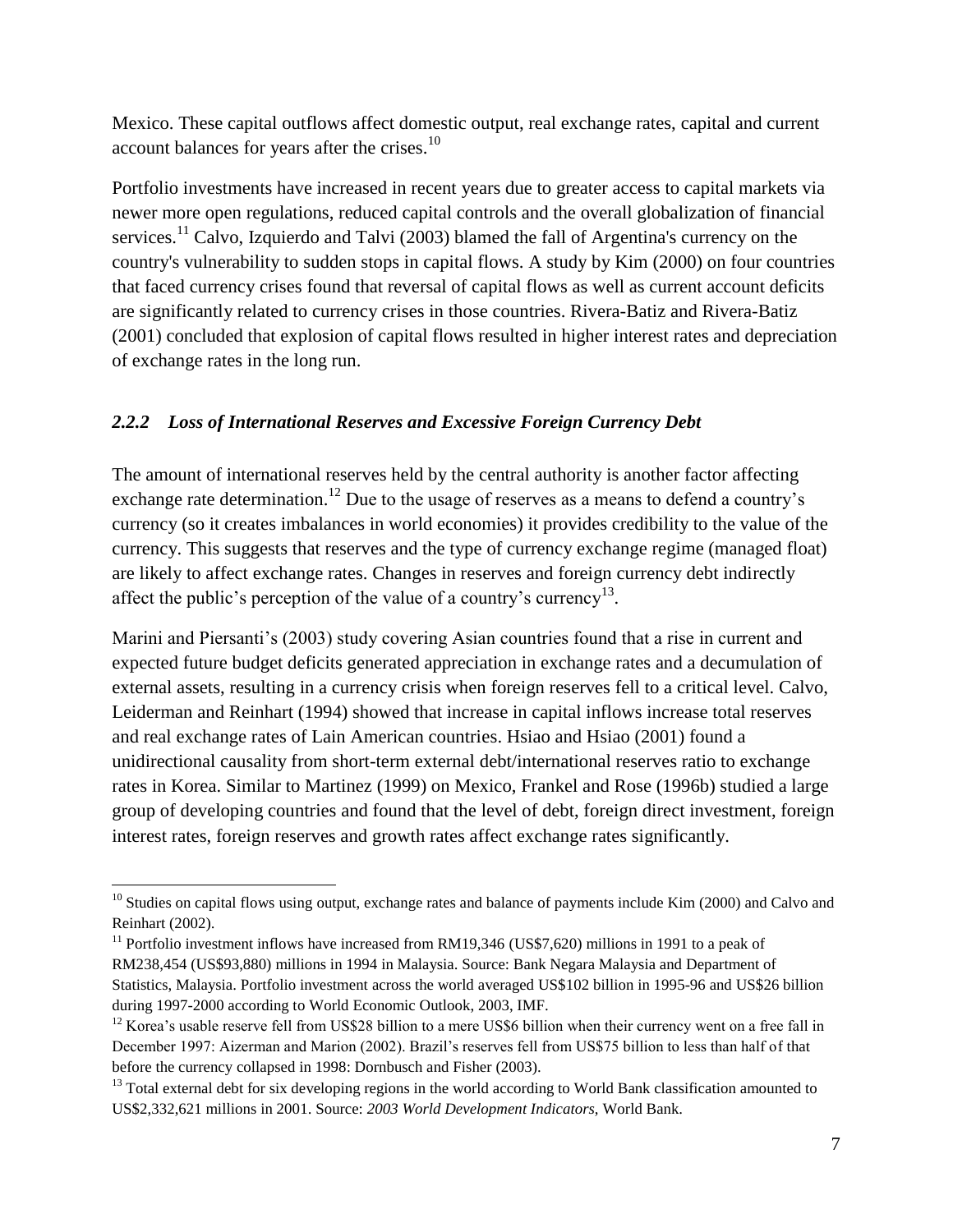# *2.2.3 Trade Openness, Growth, Fiscal Imbalances, Excessive Monetary Expansion and Exchange Rate Regime*

Globalization has resulted in domestic financial markets being more integrated with international markets. Open economy's domestic interest rates tend to reflect not only domestic conditions but also international conditions such as prevailing world interest rate, after allowing for currency risk: see Edward and Khan (1985) and Ariff (1996). Open economies facing capital flows, competitive interest rates and trade competition from others lead to a defined relationship between openness and the rate of growth in some countries, <sup>14</sup> Karras (1999), Papell and Theodoridis (1998) studied openness, exchange rates and prices: they found stronger evidence to support PPP in countries with less exchange rate volatility and shorter distance from other countries. Greater openness is a negative factor currency stability, according to them.

Among the many models found in the literature to explain long-term deviations from theory, the most popular one is from Balassa (1964) and Samuelson (1964). Both agued that technological progress has historically been faster in the traded goods sector than in non-traded goods sector and therefore traded goods productivity bias is more obvious in higher income countries. Froot and Rogoff (1994) and Rogoff (1999) further showed that faster growing countries would tend to experience exchange rate appreciation (example Brazil, India and China in the 2000s) relative to their slower growing partners when technological changes happen more often in trading goods sector as a result of intense international competition.

Using a panel of OECD countries, Canzoneri, Cumby and Diba (1999) found that when relative productivity of traded goods grew more rapidly in Italy and Japan than in Germany, both lira and yen appreciated in real terms against Deutschemark. Other studies that provided support for productivity explanation for long-run real exchange rate movements includes Ho and Ariff (2009b), Chinn (2000) and Cheung, Chinn and Pascual (2003) who found that productivity model works well for the mark-yen exchange rates but the same conclusion cannot be applied to all others.

MacDonald and Wojcik's (2003) study on EU accession countries found that productivity, as well as private and government consumption significantly affect exchange rate behaviour. In contrast with Edwards and Savastano (1999), Bailey, Millard and Wells (2001) found that increased labour productivity in the US resulted in current account deficits that are financed by large capital inflows, which appreciated the dollar exchange rates.

Since the breakdown of the fixed Bretton Woods monetary system, exchange volatility has drastically increased to levels that are beyond the explanation of parity factors and possibly also

 $\overline{a}$ 

<sup>&</sup>lt;sup>14</sup> Karras and Song (1996) investigated 24 OECD countries with data over thirty years and found positive relationship between output volatility, economy's trade openness and exchange rate flexibility.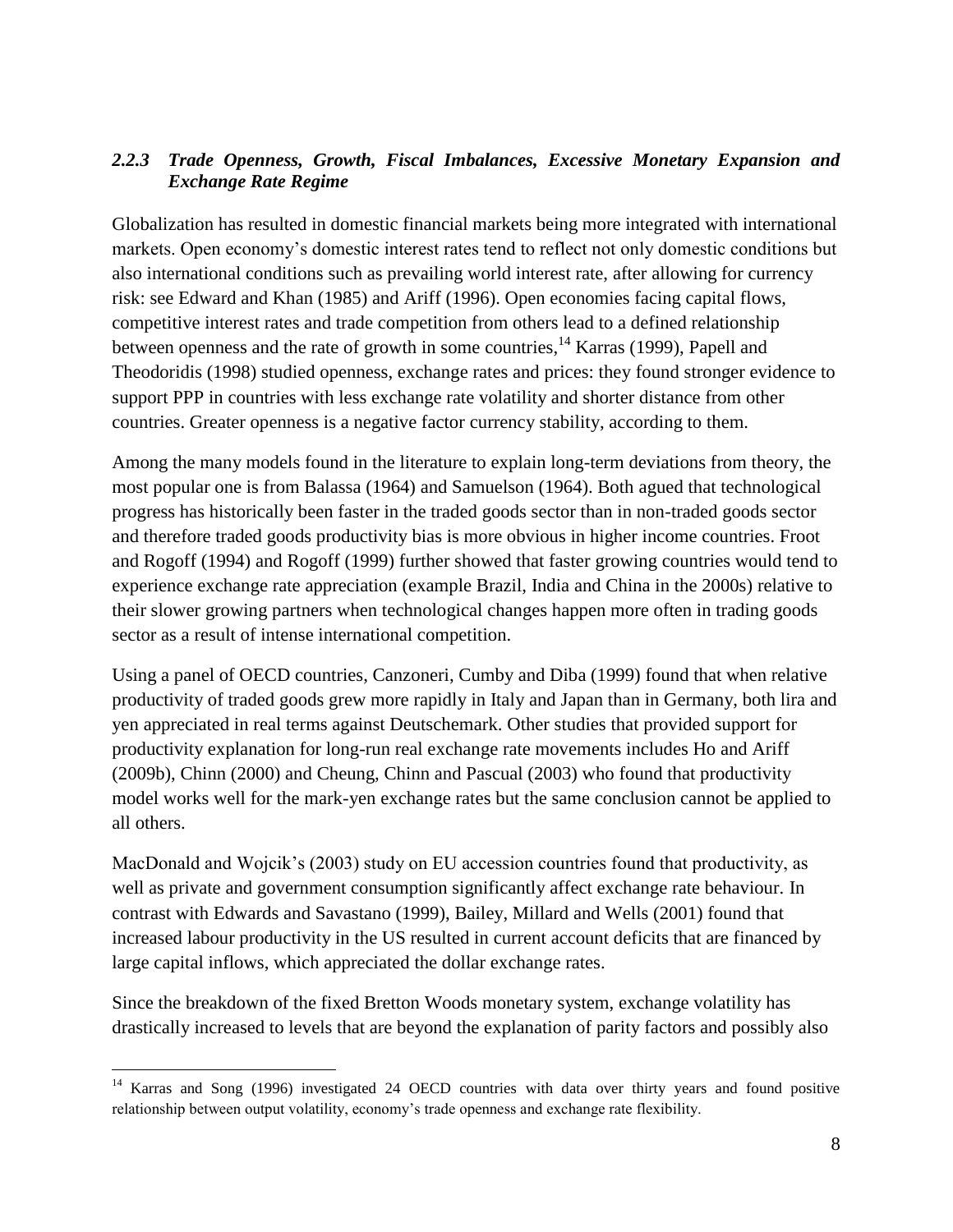other factors.<sup>15</sup> Grilli and Kaminsky (1991) concluded that real exchange rate changes substantially across historical periods but not necessarily across exchange rate regimes. Calvo and Reinhart (2002) examined thirty-nine countries and found that moderate to large exchange rate fluctuations are very rare in managed float systems. Other studies that found similar results include Moosa and Al-Loughani (2003) and Edwards (2002) who explained that super-fixed regimes were highly inflexible and inhibited adjustment process.

## **3.0 Data, Methodology and Summary Statistics**

## **3.1 Data**

 $\overline{a}$ 

The exchange rate data are the US dollar rate against the other G-10 and Latin American countries (IFS line rf) as the foreign unit as observed at the end of observation periods. This study includes countries in two trade-related regions: nine countries in the G-10 region with data over 25 years and seven countries in the Latin America region, data over 15 years. The *International Financial Statistics* (IFS) CD-ROM is the major source for these data. Price variables include CPI (IFS line 64) of individual countries; T-Bill and Money market rates (IFS line 60) are used to arrive at the interest differentials between countries. Changes in exchange rates, prices and interest differentials are calculated using natural logarithm.

*Parity Variables*: Consumer Price Index (CPI) measures prices of a basket of goods available in each country. Wholesale Price Index (WPI) measures the wholesale price of a basket of the country's goods. It is believed that the latter is a better proxy when countries do engage in market intervention to gain advantage in trade. The proxy used to test *interest* parity is the domestic short-term money market interest rate, depending on the availability of data from each country, all of which closely reflect interest rate movements. US short term Treasury-bill rate is the foreign interest rate for measuring interest differentials between countries.

*Non-Parity Variables*: The non-parity current and capital flow variables include: trade balance (Trade) from imports and exports of goods, current account balance (Cur), balance of payments (BOP) from overall balance, capital flows include both inflows and outflows of foreign direct investment (FDI) and portfolio investments (Pt), total reserves (TRes) as well as foreign debt (FD). Monetary expansion data is broader money (M2) which includes both money and quasi-

<sup>&</sup>lt;sup>15</sup> Reviewing the US experience with flexible exchange rates, Dornbusch (1987b) found that changes in exchange rates during a fifteen-year period are *in*consistent with any explanations in theory and may not be related to fundamentals.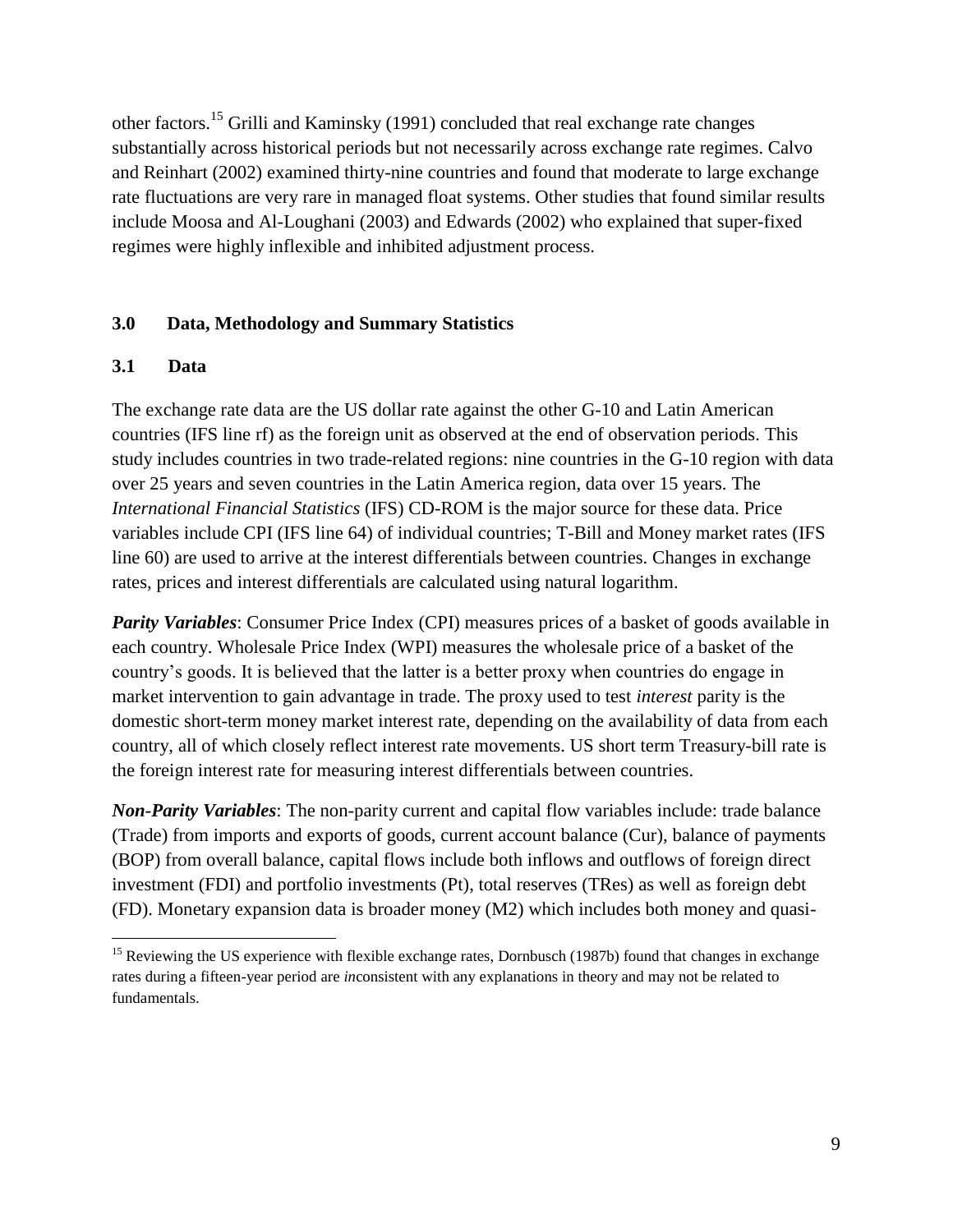money. Growth rate (Prodty) is measured by change in Gross Domestic Product (GDP) per capita. The set of dummy variables includes exchange regimes which are grouped into three categories: free-float, exchange band/managed, and fixed regime. Trade openness is measured by total trade (TTrade), that is, the sum of total imports and exports, as a proportion of GDP. Complete data are sourced from DataStream, World Bank as well as individual country's Central Banks and Statistical Departments. The independent variables are categorised into parity and non-parity variables. A summary of variable definitions and their expected signs are found in Table 1.

| No. | Variable       | Definition                                        | Expected Sign |
|-----|----------------|---------------------------------------------------|---------------|
|     | LnER           |                                                   |               |
|     |                | Log difference of Exchange Rate over time periods |               |
| 2.  | LnP            | Log difference of Prices over time periods        | $^{+}$        |
| 3.  | LnI            | Log difference of Interest Rate over time periods | $^{+}$        |
| 4.  | Trade/GDP      | Trade Balance / Gross Domestic Product (GDP)      |               |
| 5.  | Cur/GDP        | Current balance / GDP                             |               |
| 6.  | <b>BOP/GDP</b> | Balance of Payment / GDP                          |               |
| 7.  | TRes/M         | Total Reserve / Total Import                      |               |
| 8.  | FD/GDP         | Foreign Debt / GDP                                | $^+$          |
| 9.  | InFDI/GDP      | Inflows of Foreign Direct Investment / GDP        |               |
| 10. | OutFDI/GDP     | Outflows of Foreign Direct Investment / GDP       |               |
| 11. | InPt/GDP       | Inflows of Portfolio Investment / GDP             |               |
| 12. | OutPt/GDP      | Outflows of Portfolio Investment / GDP            |               |
| 13. | Bdgt/GDP       | <b>Budget Deficit or Surplus /GDP</b>             |               |
| 14. | TMy/GDP        | Total Money (M2) / GDP                            | $^+$          |
| 15. | Prodty         | Gross Domestic Product / Total Population         |               |
| 16. | TTrade/GDP     | Total Exports and Imports / GDP                   |               |
| 17. | Regime         | <b>Exchange Regime</b>                            | $+$ or $-$    |

## **Table 1: Variable Specification, Definitions and Expected Signs**

The sample in this study includes nine countries in the G-10 region: Canada, France, Germany, Italy, Japan, Netherlands, Sweden, Switzerland, the U.K. and seven countries in the Latin American region: Argentina, Chile, Colombia, Ecuador, Mexico, Peru and Venezuela shown in Table 2. The reasons behind the choice countries are the high level of inter-trade between countries in the similar geographical region and the availability of information with these nations.

| Region<br>No. of countries | $G-10$<br>Q       | Latin America     |
|----------------------------|-------------------|-------------------|
| Quarterly                  | $1974:1 - 1998:4$ | $1991:1 - 2006:1$ |
| Yearly                     | 1974 – 1998       | 1991 - 2005       |

#### **Table 2: Data Length for the Regions of Countries**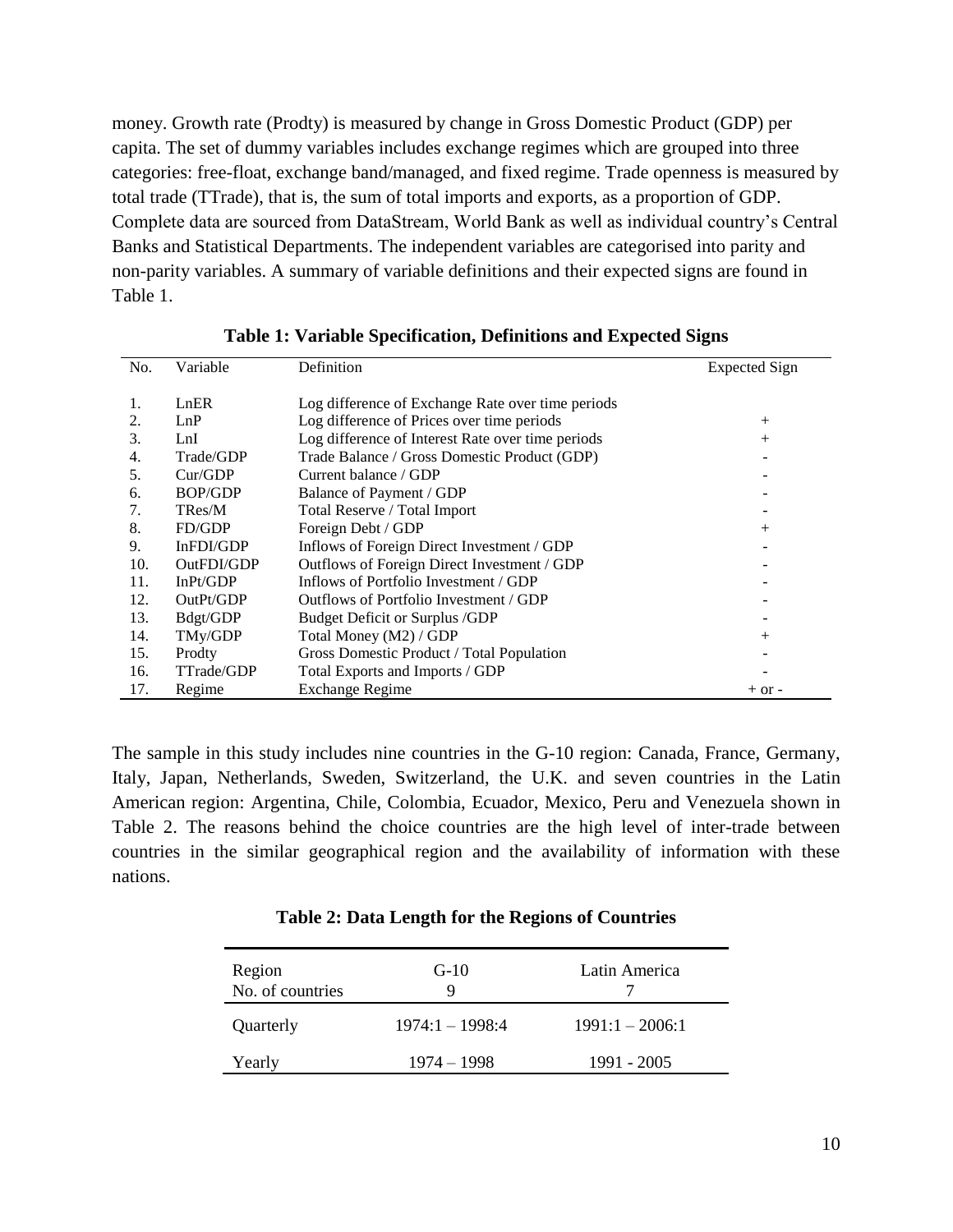## **3.2 Methodology**

*Pooled Data Panel Model*: Seemingly unrelated regression (SUR) and fixed effect (FE) pooled data model are used to investigate exchange rate behavior. SUR allows cross-sectional variations in the data set, and thus yields robust estimates of the test statistics according (Zellner, 1962). As a system of equations, this method can be applied rather than estimating the equation in one cross section, which would be wasteful as it would leave out information in the data set besides also introducing errors via the error term. SUR is estimated using generalised least squares algorithm. Since SUR technique utilizes information on the correlation between the error terms, the resulting estimates are more precise than estimates from least squares: it also yields lower standard errors and higher R².

More recent studies have also concentrated on longitudinal data set. These panel data sets are more oriented toward cross-sectional analyses. Panel data provides a richer environment for the development of estimation techniques with robust test results. It allows the use of time-series cross-sectional data to overcome deficiencies that could not be handled in either cross-section or time-series setting alone. By allowing cross-sectional variation or heterogeneity to affect parameter estimation, the resulting estimates are robust. We use the fixed effect approach here because it permits the constant term to be the country-specific variations in the regression as stated in Greene (2003). This is referred to as the least squares dummy variable (LSDV) model. The random effect model is not appropriate for our tests. We also assume that the issue of ambiguous relationship may be minimised through the use of instrumental-variables (IV) regression. The Hausman (1978) test statistics proposed by Davidson and MacKinnon (1993) for endogeneity is applied.

In summary, the analysis of the determinants of exchange rates is carried out by estimating the  
\npooled regression parameters in the model that follows:  
\n
$$
\ln ER_{ji} = a_0D_j + a_{1j}\ln\left(\frac{P}{P^*}\right)_{ji} + b_{1j}\ln\left(\frac{I}{I^*}\right)_{ji} + c_{1j}\left(\Delta Trade/GDP\right)_{ji} + c_{2j}\left(\Delta Cur/GDP\right)_{ji} + c_{3j}\left(\Delta BOP/GDP\right)_{ji} + c_{4j}\left(\Delta InFDI/GDP\right) + c_{5j}\left(\Delta OtFDI/GDP\right) + c_{6j}\left(\Delta InPt/GDP\right)_{ji} + c_{7j}\left(\Delta OtPt/GDP\right)_{ji} + c_{8j}\left(\Delta FD/GDP\right) + c_{9j}\left(\Delta T Res/GDP\right) + c_{10j}\left(\Delta Prody\right)_{ji} + c_{11j}\left(\Delta Bdgt/GDP\right)_{ji} + c_{12j}\left(\Delta T Trade/GDP\right)_{ji} + c_{13j}\left(\Delta TMy/GDP\right)_{ji} + c_{14j}\left(\text{Re gime}\right)_{ji} + v_{ij} \tag{3}
$$

The subscript *j* represents a country in the sample, while *t* denotes the number of time periods (quarterly, yearly, two yearly and so on respectively). The fixed effect approach allows the constant term to vary from one cross-section unit to another (the LSDV model). This helps to control for unobserved components of country heterogeneity (through having country-specific constant terms) that may in fact drive both exchange rates and other country characteristics included in the regressions.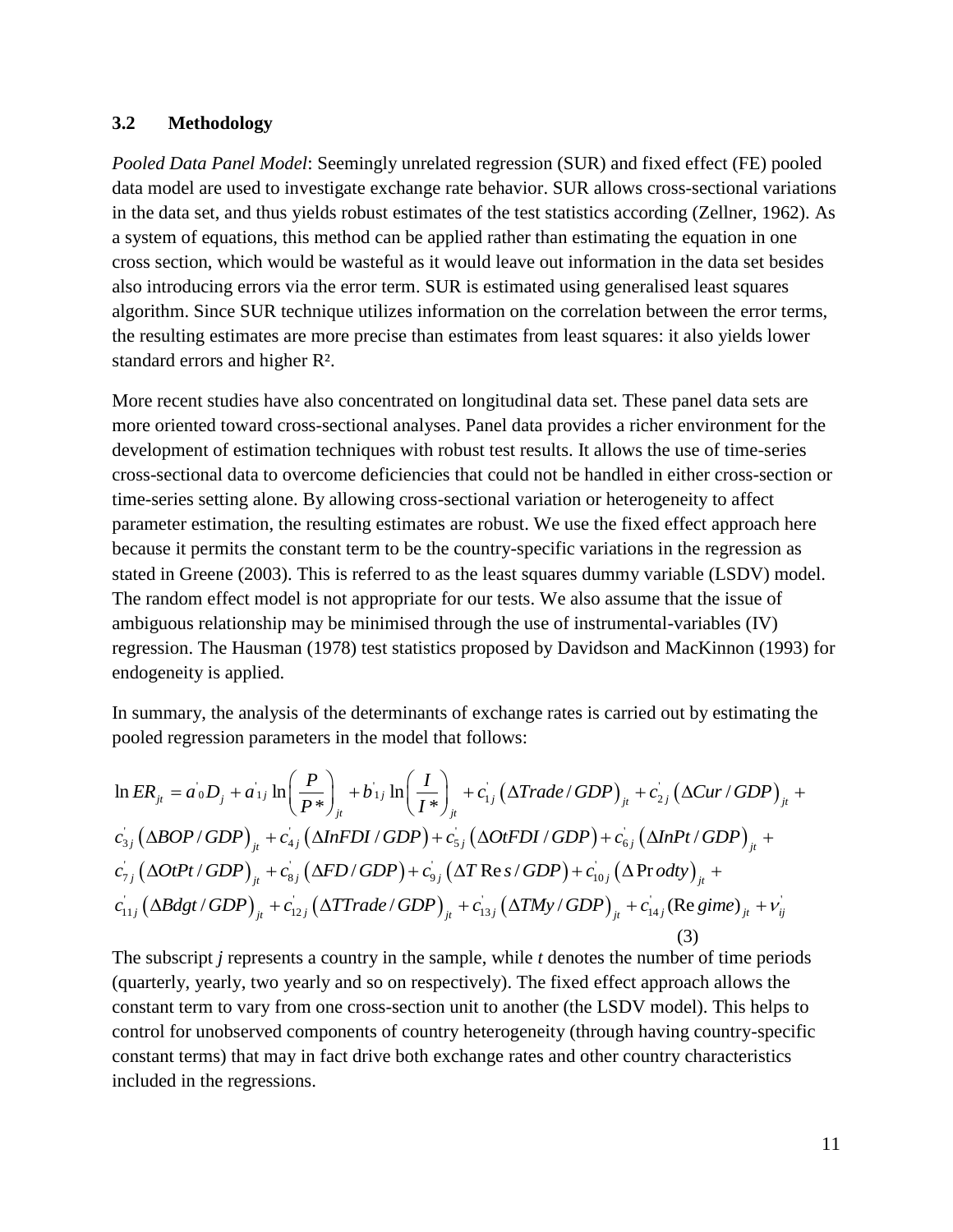|                |       | $G-10$    | <b>Latin America</b> |           |  |
|----------------|-------|-----------|----------------------|-----------|--|
| Variables      | VIF   | Tolerance | VIF                  | Tolerance |  |
| <b>LNP</b>     | 1.849 | 0.541     | 1.302                | 0.768     |  |
| LNI            | 1.253 | 0.798     | 1.280                | 0.781     |  |
| Trade/GDP      | 3.351 | 0.298     | 6.691                | 0.149     |  |
| Cur/GDP        | 3.319 | 0.301     | 7.730                | 0.129     |  |
| <b>BOP/GDP</b> | 1.536 | 0.651     | 7.275                | 0.158     |  |
| InFDI/GDP      | 1.629 | 0.614     | 1.088                | 0.919     |  |
| OutFDI/GDP     | 1.660 | 0.603     | 1.097                | 0.911     |  |
| InPt/GDP       | 1.154 | 0.867     | 5.838                | 0.163     |  |
| OtPt/GDP       | 1.099 | 0.910     | 1.249                | 0.800     |  |
| TRes/IM        | 1.570 | 0.637     | 1.245                | 0.803     |  |
| Bgt/GDP        | 1.157 | 0.864     | 1.271                | 0.787     |  |
| TMy/GDP        | 1.344 | 0.744     | 1.448                | 0.691     |  |
| <b>PROD</b>    | 2.178 | 0.459     | 1.091                | 0.916     |  |
| FD/GDP         | 1.230 | 0.813     | 1.197                | 0.836     |  |
| TTrade/GDP     | 1.838 | 0.544     | 1.481                | 0.675     |  |
| Regime         | 1.649 | 0.606     | 1.184                | 0.845     |  |

**Table 3: Non-Parity Variables VIF and Tolerance Measure**

\* VIF values of more than 10 shows significant multicollinearity.

## **Table 4: Unit Root Tests for Parity and Non-Parity Variables for G-10 and Latin America Countries**

|                |                 | $G-10$      |                 | <b>Latin America</b> |                |                       |  |
|----------------|-----------------|-------------|-----------------|----------------------|----------------|-----------------------|--|
| Variables      | <b>ADF</b> Test |             | <b>ADF</b> Test | <b>ADF</b> Test      |                | <b>ADF</b> Test       |  |
|                | t-stats         | t-stats     | t-stats         | t-stats              | Model          | <b>KPSS</b> statistic |  |
|                |                 |             |                 |                      | $(\text{lag})$ |                       |  |
| lnER           | $-14.71***$     | $-16.49***$ | $-16.49***$     | $-16.49***$          | C(0)           | $0.772***$            |  |
| lnP            | $-3.53***$      | $-2.99**$   | $-2.99**$       | $-2.99**$            | None           | 0.119                 |  |
| lnI            | $-6.50***$      | $-10.73***$ | $-10.73***$     | $-10.73***$          | C(0)           | 0.111                 |  |
| Trade/GDP      | $-8.98***$      | $-9.70***$  | $-9.70***$      | $-9.70***$           | C(19)          | $0.494**$             |  |
| Cur/GDP        | $-14.68***$     | $-9.67***$  | $-9.67***$      | $-9.67***$           | C(15)          | 0.259                 |  |
| <b>BOP/GDP</b> | $-22.25***$     | $-9.62***$  | $-9.62***$      | $-9.62***$           | C(2)           | 0.122                 |  |
| InFDI/GDP      | $-4.76***$      | $-11.49***$ | $-11.49***$     | $-11.49***$          | C(10)          | 0.102                 |  |
| OutFDI/GDP     | $-20.70***$     | $-6.33***$  | $-6.33***$      | $-6.33***$           | C(19)          | 0.038                 |  |
| InPt/GDP       | $-20.73***$     | $-9.62***$  | $-9.62***$      | $-9.62***$           | C(20)          | 0.029                 |  |
| OutPt/GDP      | $-4.13***$      | $-7.91***$  | $-7.91***$      | $-7.91***$           | C(18)          | 0.015                 |  |
| TRes/IM        | $-8.47***$      | $-9.44***$  | $-9.44***$      | $-9.44***$           | C(0)           | 0.214                 |  |
| Bdgt/GDP       | $-14.88***$     | $-21.20***$ | $-21.20***$     | $-21.20***$          | C(7)           | 0.087                 |  |
| TMy/GDP        | $-10.57***$     | $-5.84***$  | $-5.84***$      | $-5.84***$           | C(0)           | 0.069                 |  |
| Prodty         | $-3.83***$      | $-5.61***$  | $-5.61***$      | $-5.61***$           | C(11)          | 0.082                 |  |
| FD/GDP         | $-12.99***$     | $-8.40***$  | $-8.40***$      | $-8.40***$           | C(3)           | 0.098                 |  |
| TTrade/GDP     | $-10.14***$     | $-8.02***$  | $-8.02***$      | $-8.02***$           | C(11)          | 0.069                 |  |

Critical values for ADF tests at 10,5 and 1% levels of significance are respectively, -2.59, -2.90 and –3.53 with a constant and  $-3.17$ ,  $-3.48$  and  $-4.09$  with a constant and a deterministic trend. Critical values for KPSS tests at 10, 5 and 1% levels of significance are respectively, 0.35, 0.46 and 0.74 with a constant and 0.12, 0.15 and 0.22 with a constant and a linear trend.

Note: For the ADF tests, the unit root null is rejected if the value of the ADF t-statistics is less than the critical value. For the KPSS tests, the null of stationarity is rejected if the value of the KPSS statistic is greater than the critical value. \*, \*\* and \*\*\* denote statistical significance at 10, 5 and 1% level. The critical values for the ADF tests are from MacKinnon (1991).

Common problems faced in cross-sectional and time series analysis are non-normality of variables, nonstationarity of time series data, multicollinearity among criterion factors,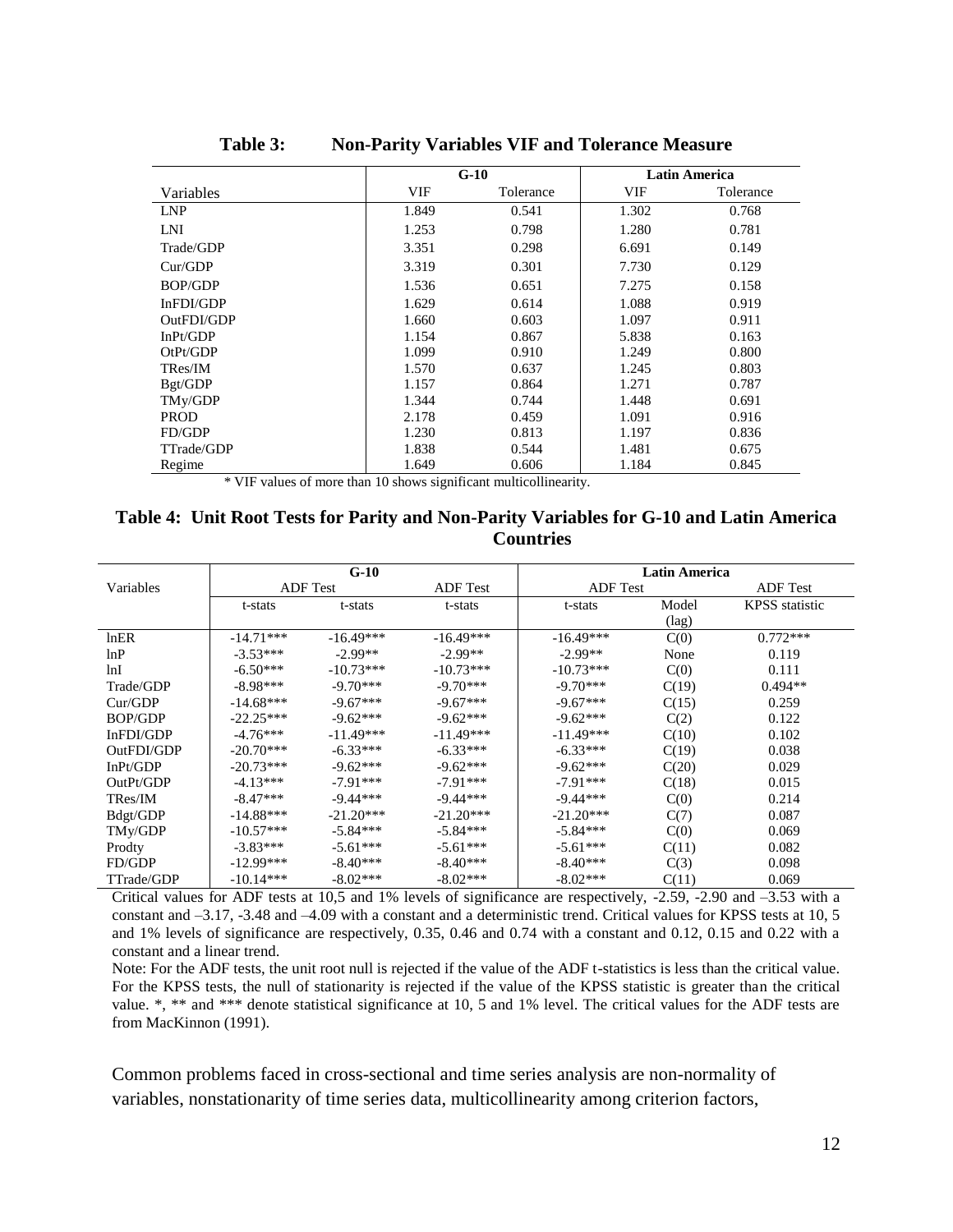autocorrelation and heteroscedasticity. Multicollinearity reduces any single independent variable's predictive power by the extent to which it is associated with the other independent variables. It can be detected using Variance Inflation Factor (VIF) that shows how the variance of an estimator is inflated by the presence of multicollinearity in Table 3 (Hair *et al.*, 1998). Variables with larger VIF values or low tolerance level are excluded: alternatively highly collinear variables may be joined in some transformation of the series.

The normality of all the variables will be tested to ensure multivariate normality and this is further ensured by specifying the variables in natural logarithms while stationarity of the series is tested and confirmed by Augmented Dickey-Fuller (ADF) unit root test and the Kwiatkowski, Philips, Schmidt and Shin (KPSS) Test reported in Table 4. The presence of heteroscedasticity is detected by White's test using Eviews software. To ensure that the assumption of constant variance is not violated, the heteroscedasticity and autocorrelation problems are tested and corrected.

# **4.0 Are Non-Parity Factors Correlated with Exchange Rate Changes?**

# **4.1 G-10 Developed Countries**

The results from SUR and fixed effect models for the G-10 developed countries are summarized in Table 5. There is no significant evidence of price parity even up to three-year intervals: even the sign of the results are inconsistent with theory. It can be attributed to exchange rates adjustments to price changes which are slow (sticky) and that the adjustment period is out of the range of this study. Interest parity is holding at three-year intervals when interest rate difference is negatively related as predicted with domestic exchange rates. The effect is statistically significant at the 10 per cent level in SUR and marginally significant too for the fixed effect model.

With the longer term of two and three-year intervals, fixed effect and SUR models shed more light in explaining exchange rate behaviour. Those non-parity fundamental factors, which are significant in the short term (quarterly intervals), include accumulation of reserves, accumulation of foreign debt, growth rate and monetary expansion. Growth rate is a significant driver of exchange rates for developed country group as it is statistically significant not only in the shorter period (t-statistic of -7.76 in one-year interval) but also in the longer period (t-statistic of -3.78 in four-year interval). An increase in GDP almost always leads to improvement in the domestic currency value, a result consistent with theoretical beliefs, which statistics is statistically significant throughout the different time intervals.

Total reserve is another significant determinant of changes in exchange rates, where increase in reserves improves the credibility of the domestic currency.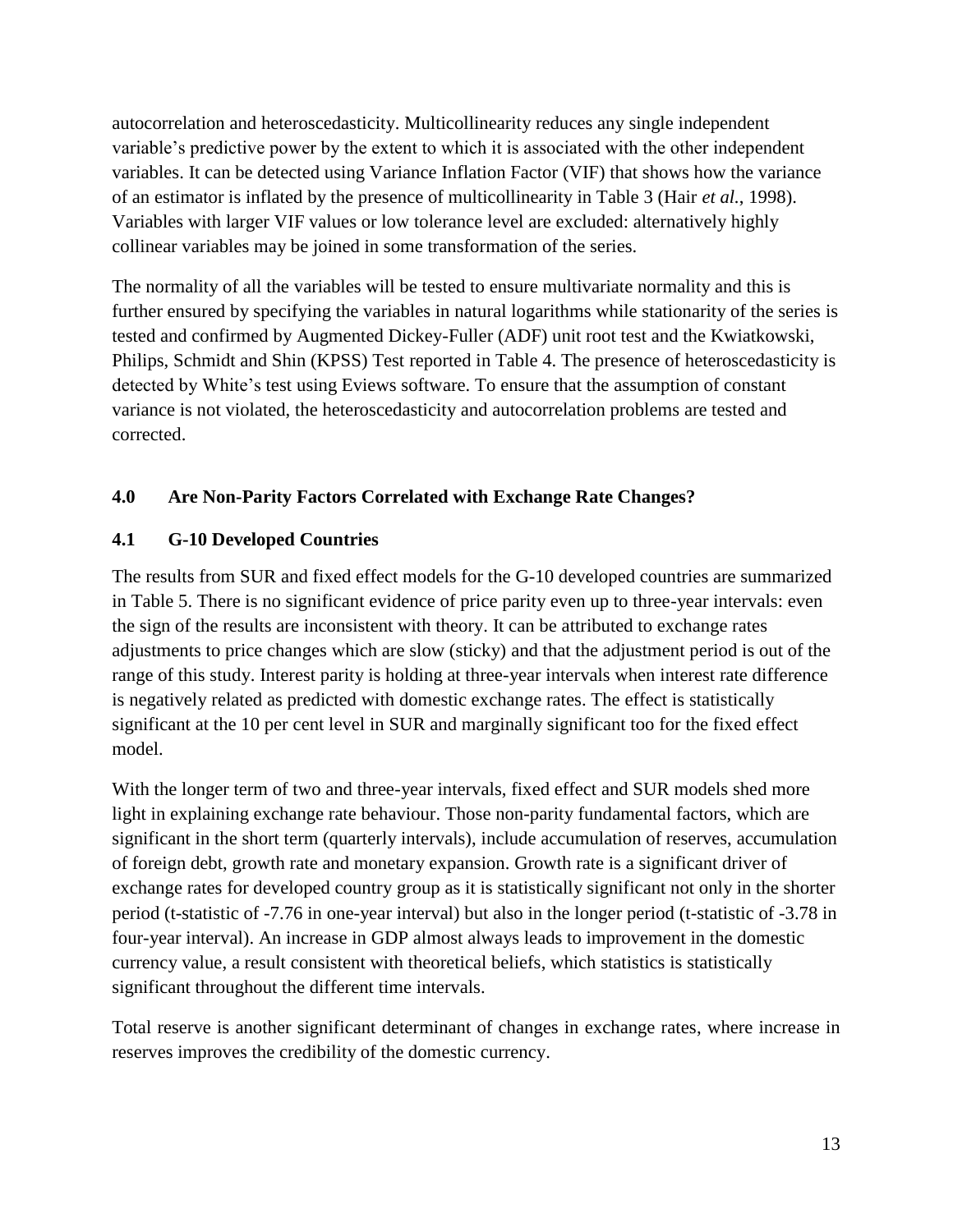| Developed<br>Countries |                       | Quarterly<br>$SUR + \bullet$ | Fixed                      | Yearly<br>$SUR + \bullet$ | Fixed                    | 2 Yearly<br>$\text{SUR}$ * | Fixed                    | 3 Yearly<br>$\text{SUR}$ * | Fixed                    |
|------------------------|-----------------------|------------------------------|----------------------------|---------------------------|--------------------------|----------------------------|--------------------------|----------------------------|--------------------------|
|                        |                       |                              | effects < +                |                           | effects < <del>↑</del> # |                            | effects < #              |                            | effects $\clubsuit\#$    |
| Observation            |                       | 222                          | 222                        | 175                       | 175                      | 86                         | 86                       | $72\,$                     | $72\,$                   |
| Intercept              |                       | .013                         | .016                       | .049                      | .036                     | .114                       | .124                     | .180                       | .067                     |
|                        |                       | $(3.14)$ *                   | $(5.69)*$                  | $(5.76)^*$                | (1.58)                   | $(5.52)^*$                 | $(2.03)$ **              | $(5.31)^*$                 | (1.02)                   |
| Parity                 | Price                 | $-.029$<br>$(-2.75)*$        | $-.026$<br>$(-1.52)$       | $-.078$<br>$(-5.59)$ *    | $-.096$<br>$(-4.04)*$    | $-122$<br>$(-3.76)$ *      | $-.160$<br>$(-3.27)$ *   | $-.207$<br>$(-4.70)*$      | $-.247$<br>$(-5.08)$ *   |
|                        | Interest              | $-.093$<br>$(-1.49)$         | $-.155$<br>$(-2.14)$ **    | .023<br>(0.18)            | $-.113$<br>$(-0.61)$     | .070<br>(0.22)             | $-.192$<br>$(-0.40)$     | .671<br>$(1.67)$ ***       | .761<br>(1.49)           |
| Non-                   | Trade/                | .099                         | .164                       | $-.204$                   | .536                     | .547                       | .745                     | $-.265$                    | $-.560$                  |
| Parity                 | <b>GDP</b>            | (0.47)                       | (0.75)                     | $(-0.50)$                 | (0.90)                   | (0.72)                     | (0.66)                   | $(-0.27)$                  | $(-0.61)$                |
|                        | $\mathbf{BOP}/$       | .117                         | .126                       | $-.274$                   | $-.226$                  | $-.389$                    | .477                     | 1.098                      | 1.098                    |
|                        | GDP                   | (1.46)                       | (1.28)                     | $(-1.15)$                 | $(-0.89)$                | $(-0.86)$                  | (0.81)                   | (1.32)                     | (1.49)                   |
|                        | Cur/                  | $-.060$                      | $-.099$                    | $-.193$                   | $-.669$                  | $-1.109$                   | $-1.387$                 | .305                       | .260                     |
|                        | <b>GDP</b>            | $(-0.38)$                    | $(-0.56)$                  | $(-0.57)$                 | $(-1.23)$                | $(-1.68)$ ***              | $(-1.15)$                | (0.31)                     | (0.25)                   |
|                        | $In {\bf FDI} /$      | .123                         | .136                       | .072                      | .223                     | $-.514$                    | $-1.002$                 | 1.044                      | .106                     |
|                        | <b>GDP</b>            | (1.24)                       | (1.60)                     | (0.24)                    | (0.75)                   | $(-0.81)$                  | $(-1.83)$ ***            | (0.72)                     | (0.09)                   |
|                        | OutFDI/               | $-.062$                      | $-.065$                    | $-.098$                   | $-.028$                  | $-0.923$                   | $-.793$                  | $-.497$                    | $-.895$                  |
|                        | <b>GDP</b>            | $(-0.69)$                    | $(-0.80)$                  | $(-0.33)$                 | $(-0.08)$                | $(-1.93)$ ***              | $(-1.06)$                | $(-0.36)$                  | $(-0.83)$                |
|                        | ${\rm InPt}$          | $-.002$                      | $-.008$                    | $-.142$                   | $-.196$                  | $-.289$                    | $-.815$                  | .575                       | .620                     |
|                        | <b>GDP</b>            | $(-0.06)$                    | $(-0.31)$                  | $(-0.95)$                 | $(-1.34)$                | $(-0.90)$                  | $(-2.06)$ **             | (1.15)                     | (1.42)                   |
|                        | OutPt/                | .002                         | .006                       | .160                      | .312                     | .213                       | .603                     | 1.195                      | 1.249                    |
|                        | GDP                   | (0.06)                       | (0.34)                     | (1.12)                    | $(1.85)$ ***             | (0.65)                     | (1.59)                   | (1.57)                     | $(1.75)$ ***             |
|                        | $\mbox{TRes}/\mbox{}$ | $-.109$                      | $-.118$                    | $-.201$                   | $-.263$                  | $-.314$                    | $-455$                   | $-.231$                    | $-.275$                  |
|                        | Im                    | $(-4.12)*$                   | $(-3.18)$ *                | $(-2.40)$ **              | $(-2.56)$ *              | $(-2.51)$ **               | $(-1.75)$ ***            | $(-1.51)$                  | $(-1.88)$ ***            |
|                        | ForDt/<br><b>GDP</b>  | .105<br>$(1.80)$ ***         | .096<br>(1.20)             | $-.115$<br>$(-0.76)$      | $-.168$<br>$(-0.63)$     | .163<br>(0.43)             | .960<br>(1.25)           |                            |                          |
|                        | Prodty                | $-188.214$<br>$(-19.86)$ *   | $-188.614$<br>$(-15.86)^*$ | $-34.213$<br>$(-14.56)*$  | $-37.049$<br>$(-7.76)$ * | $-39.347$<br>$(-8.81)$ *   | $-41.486$<br>$(-4.45)$ * | $-34.091$<br>$(-5.69)$ *   | $-32.357$<br>$(-3.78)$ * |
|                        | Bdgt/                 | $-.019$                      | $-.027$                    | .249                      | .358                     | .312                       | .447                     | .171                       | .263                     |
|                        | GDP                   | $(-0.52)$                    | $(-0.75)$                  | $(1.69)$ ***              | (1.35)                   | (1.05)                     | (1.19)                   | (0.39)                     | (0.57)                   |
|                        | TMy/                  | $-.025$                      | $-.032$                    | $-.209$                   | $-.252$                  | $-.126$                    | $-.163$                  | $-.120$                    | $-.105$                  |
|                        | <b>GDP</b>            | $(-2.41)$ **                 | $(-2.10)$ **               | $(-3.87)$ *               | $(-3.58)*$               | $(-1.68)$ ***              | $(-1.82)$ ***            | $(-1.01)$                  | $(-1.26)$                |
|                        | Regime                | $-.001$<br>$(-0.40)$         | $-.002$<br>$(-0.61)$       | $-.001$<br>$(-0.09)$      | .014<br>(0.87)           | $-.002$<br>$(-0.18)$       | .009<br>(0.20)           | $-.008$<br>$(-0.36)$       | .070<br>(1.42)           |
|                        | TTrade/               | $-.014$                      | $-.026$                    | $-.158$                   | $-.203$                  | $-.341$                    | $-.357$                  | $-.591$                    | $-.630$                  |
|                        | <b>GDP</b>            | $(-0.34)$                    | $(-0.57)$                  | $(-2.33)$ **              | $(-1.74)$ ***            | $(-3.26)$ *                | $(-2.37)$ **             | $(-4.47)$ *                | $(-6.12)*$               |
|                        | Adj R <sup>2</sup>    | 0.792                        | 0.811                      | 0.792                     | 0.811                    | 0.802                      | 0.804                    | 0.797                      | 0.779                    |
|                        | F-prob                | 0.000                        | 0.000                      | 0.000                     | 0.000                    | 0.000                      | 0.000                    | 0.000                      | 0.000                    |

#### **Table 5: SUR and Fixed Effects Results for G-10 Developed Countries**

Pooled General Least Squares with Cross-section SUR that estimates a feasible GLS specification correcting for both cross-section heteroscedasticity and contemporaneous correlation.  $\triangle$  Fixed effects Pooled GLS with cross section weights where Eviews estimates a feasible GLS specification assuming the presence of cross-section heteroscedasticity. #With White's cross-section standard errors & covariance correction by treating pooled regression as a multivariate regression with an equation for each cross section and computing White-type robust standard errors for the system of equations.  $\bullet$  With cross-section SUR (PCSE) using Panel Correlated Standard Error methodology standard errors & covariance correction. Numbers in parentheses are t-statistics. \*, \*\*, \*\*\* represent 1%, 5%, 10% significance level respectively. F-prob represents F-probability values and Adj R² represents adjusted R-squared values.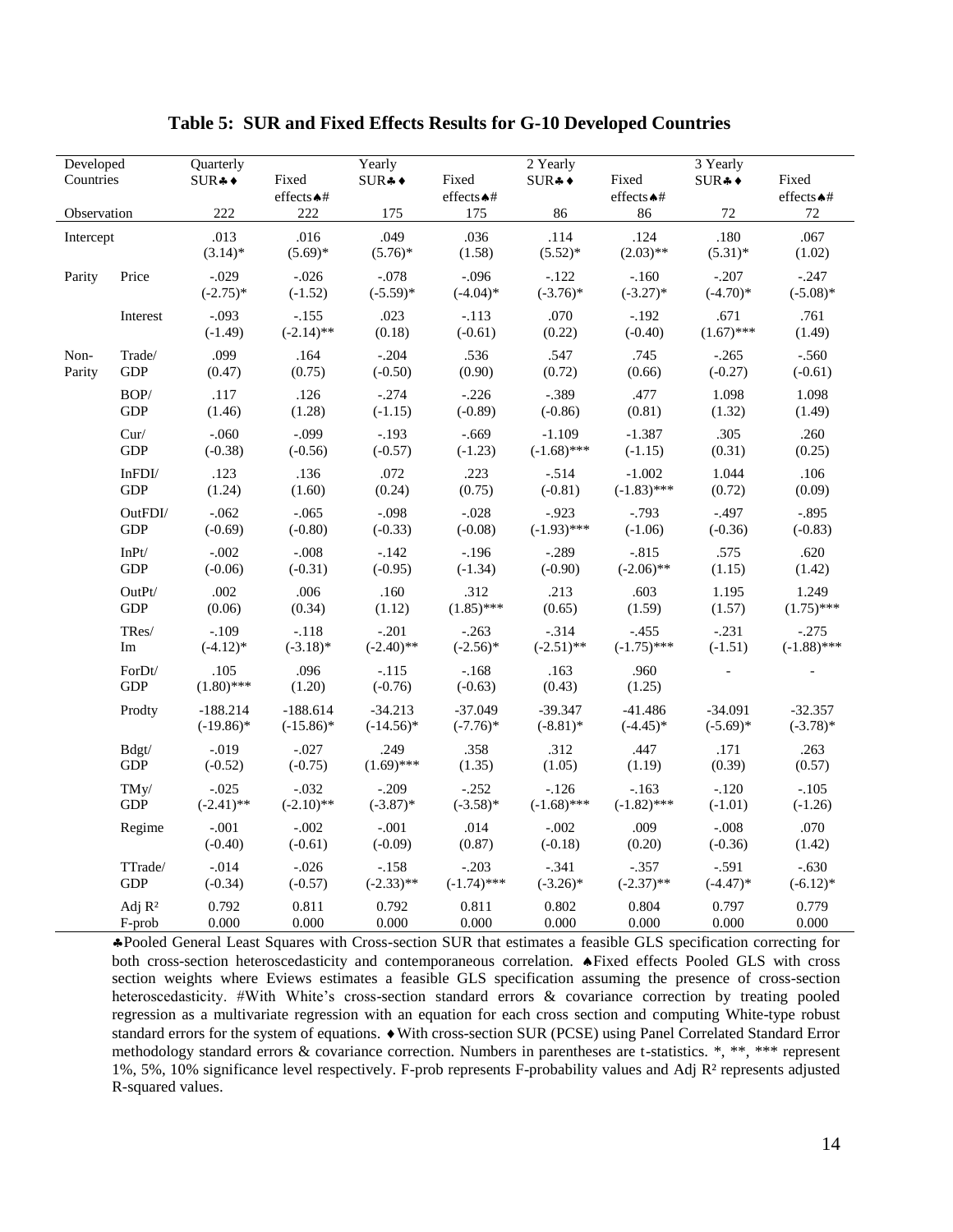Even after taking into consideration different country effects in the fixed effects model, it is still statistically significant for the group for all interval time periods in the study

The findings from SUR and fixed effect models show significance of trade openness in the longer term (t-ratios of -4.47 and -6.12 for SUR and fixed effects respectively at four-year intervals) confirming that openness to trade brings positive long run benefits to this group of developed countries by strengthening their currencies. As these countries are more open to international trade, their exchange value also improves, which is directly opposite to the results for developing countries which are far more dependent on imports of capital goods.

Monetary expansion has positive effect on exchange rates which is not in line with the monetarists' belief. In the shorter period of quarterly to one-year intervals, increases in money supply actually lead to significant improvements in currency values. This is however not as significant as the time period lengthens: so it is a short run factor. Thus positive monetary effects on exchange rates may only be felt in shorter term, and not necessary in the longer period, perhaps providing evidence of good monetary targeting by regulators.

In the longer term for this region of developed G-10 countries, growth rate, accumulation of reserves and trade openness are non-parity factors, which continue to be statistically significant in determining exchange rates. Findings from both models also include capital flows and current account balance, which are significant in two-year intervals. The coefficient for foreign debt accumulation is only significant at quarterly interval (t-statistic of 1.80) in the very short run and not in other time periods.

The adjusted R-squared values for the models are all above 78 per cent indicating that more than seventy-eight per cent of the changes in exchange rates can be explained by these models, a notable improvement over reported studies using parity theories. Moreover, the probabilities for F-ratio of these results are generally very low and this also indicates that there is good overall model fit. In summary, non-parity factors, namely growth rates, accumulation of reserves, monetary expansion, trade openness, capital flows and current account balance are significant drivers that are correlated with the changes in exchange rates for this group of developed countries.

# **4.2 Latin America**

From the results of quarterly, and one to three-year intervals for the Latin American region of countries summarised in Table 6, the coefficient for price parity coefficient is statistically significant and of the expected sign for quarterly and one-year interval: price parity holds in short run, a result that is consistent with the short time to equilibrium in a less sticky trade regimes. After taking into account individual country effects in the fixed effect model, price parity holds in this region even in short period. This shows that price changes are more closely monitored and exchange rates are very responsive to price changes in these countries which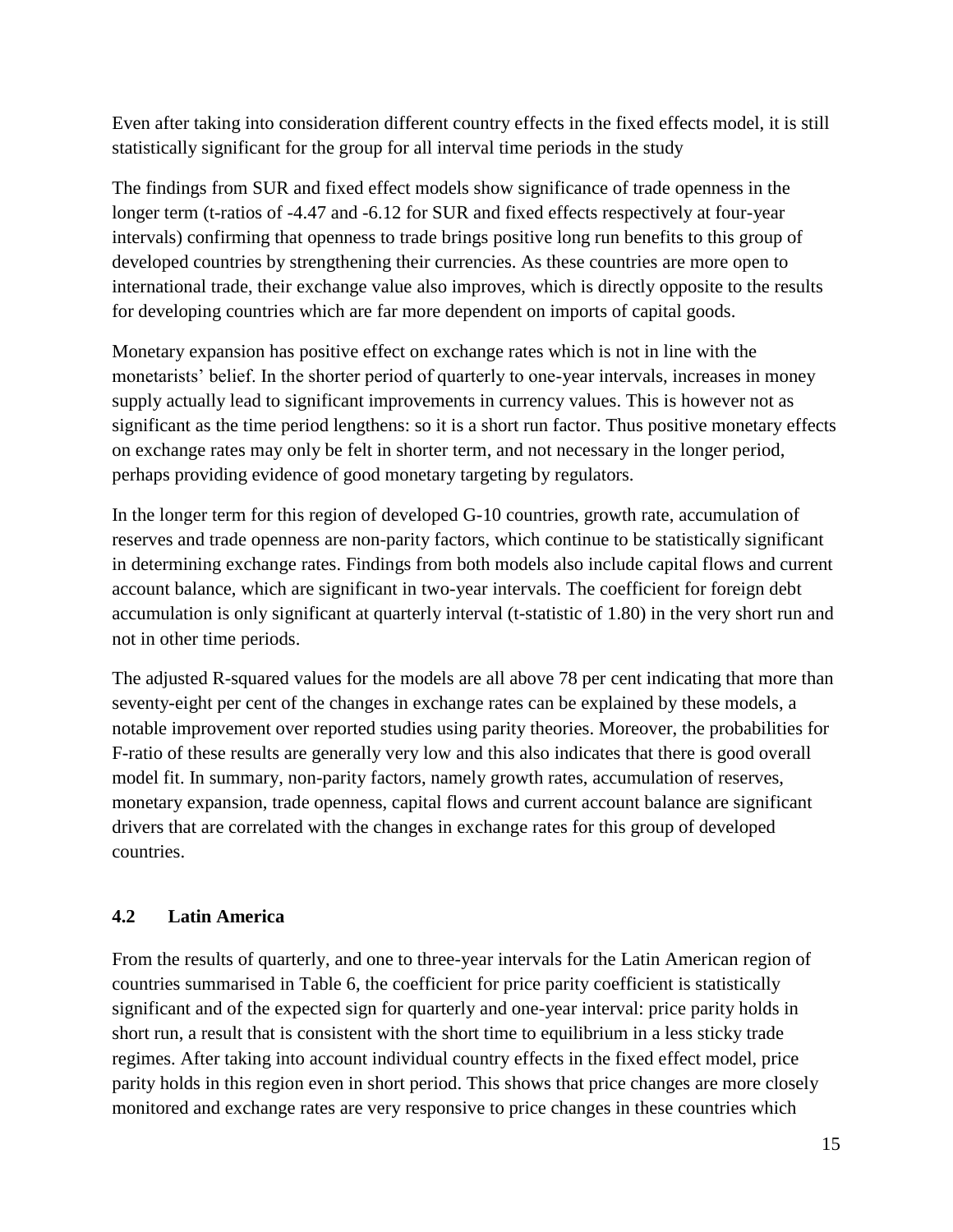faced exceptionally high inflation. Interest parity is also holding in this region of countries and it may be due to the vulnerability of these countries to large fluctuations in prices and interest, and therefore exchange rates adjust quickly to changes in both.

The role of non-parity fundamentals cannot be ignored both in the short as well as in the longer term. The set of non-parity factors, which are driving exchange rates in the shorter term includes growth rates, monetary expansion and trade openness. Findings from SUR and fixed effect models identify: foreign direct investment outflows; and regime shifts (quarterly intervals) which are inversely related to changes in domestic exchange rates. Increase in outflow of capital reduces the domestic currency value and when exchange rate regimes become more flexible, the domestic currency value falls. This indicates turbulent times when exchange rates generally slide downwards. This is consistent with the theoretical understanding that, when these countries allow exchange rate to be determined through much more open market mechanism, it is also the time when authorities are not able to defend them any more resulting in the currency crisis in the region.

In the longer run, trade and portfolio flows, accumulation of reserves, government foreign borrowings and exchange rate regime emerge as significant determinants of exchange rates. It is not surprising to find that. For developing countries depend heavily on international trade, so we find the coefficient for trade is statistically significant (t-statistic of -4.48 at two-year intervals) and also have the expected signs. Improvement in trade balance actually improves currency value. Portfolio investment inflow is positively related to changes in domestic currency value and is statistically significant for two-year intervals (t-ratio of -4.63).

Accumulation of reserves strengthens credibility of a currency and so it is statistically significant at two-year intervals (t-statistic of -2.26). Excessive foreign borrowing by government is inversely related to changes in domestic exchange rates: the coefficient is statistically significant at two-year intervals. The coefficient for exchange regime is statistically significant (t-ratio of 4.64) at two-year intervals, again signalling the eventual inability of governments to defend their exchange rates under crisis situation thus allowing currencies to float to determine their own values.

The other non-parity fundamentals include trade openness, and monetary expansion. Surprisingly growth rates are not significant determinants of exchange rates in the longer term for this group of developing countries. The adjusted R-squared values for the models are almost all above 70 per cent indicating that more than seventy per cent of changes in exchange rates can be explained by these models. The F-ratio of these results are relatively low indicating good overall model fit.

In summary, parity fundamentals are more important determinants of exchange rates in this region of developing countries in Latin America. Moreover, non-parity fundamentals including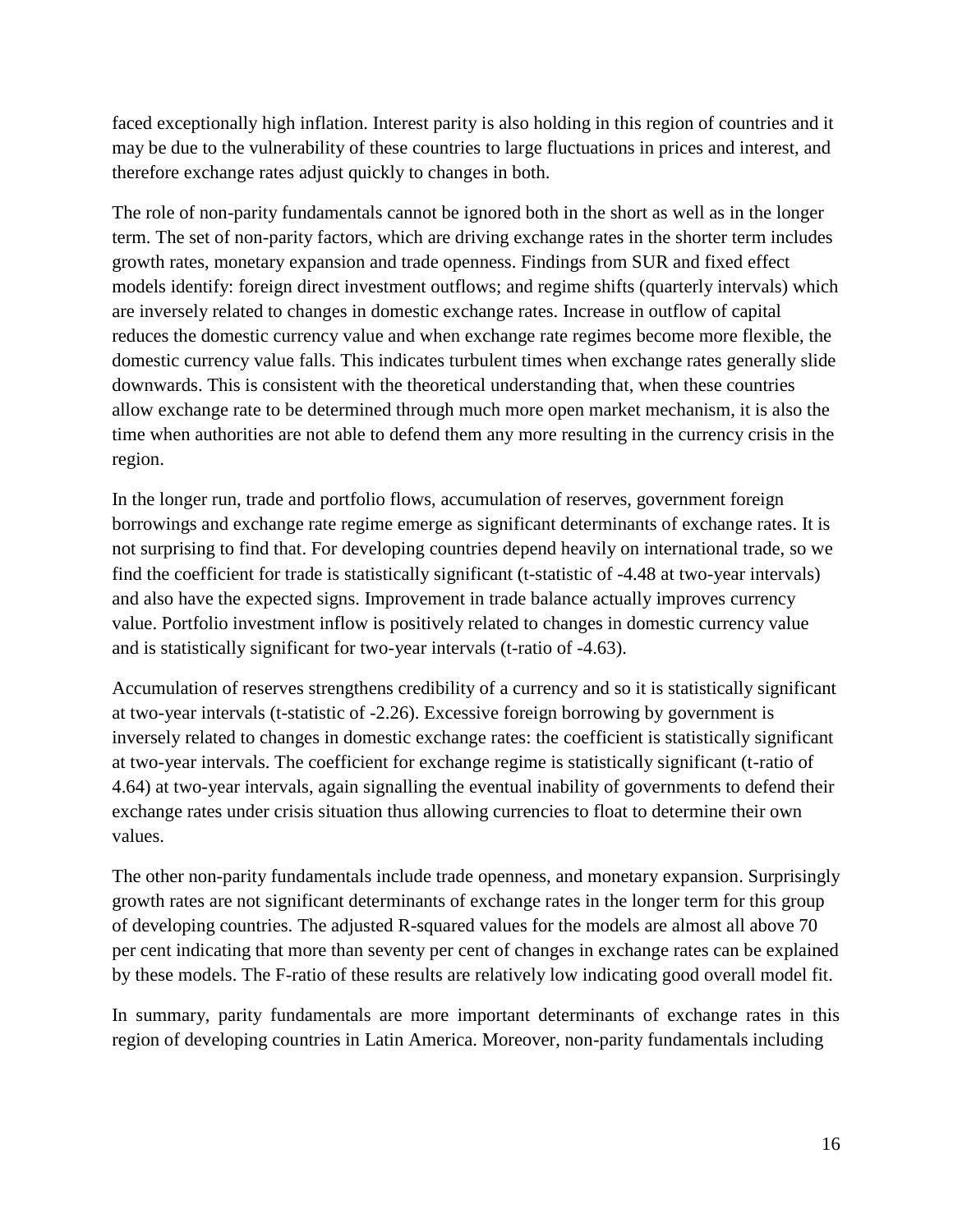| Latin America  |                              | <b>Ouarterly</b>          |                          | Yearly                    |                            | 2 Yearly                  |                           | $\overline{3}$ Yearly      |                        |
|----------------|------------------------------|---------------------------|--------------------------|---------------------------|----------------------------|---------------------------|---------------------------|----------------------------|------------------------|
|                |                              | $SUR + \bullet$           | Fixed                    | SUR <sub>*</sub>          | Fixed                      | $SUR + \bullet$           | Fixed                     | $SUR + \bullet$            | Fixed                  |
|                |                              |                           | effects $\triangle$ #    |                           | effects $\triangle$ #      |                           | effects $\triangle$ #     |                            | effects $\triangle$ #  |
| Observation    |                              | 142                       | 142                      | 40                        | 40                         | 27                        | $27\,$                    | 21                         | $21\,$                 |
| Intercept      |                              | .010<br>$(2.46)$ **       | $-.005$<br>$(-0.25)$     | $-.230$<br>$(-1.63)$      | $-.174$<br>$(-1.40)$       | .261<br>(0.55)            | $-.231$<br>$(-0.97)$      | .738<br>(0.61)             | $-.568$<br>$(-0.66)$   |
| Parity         | Price                        | .016<br>$(2.95)^*$        | .012<br>$(1.69)$ ***     | .087<br>(1.67)            | .135<br>$(2.23)$ **        | $-.757$<br>$(-2.53)$ **   | $-.956$<br>$(-4.29)$ *    | .038<br>(0.07)             | $-.125$<br>$(-0.18)$   |
|                | Interest                     | .036<br>(0.86)            | .074<br>(1.21)           | 3.357<br>$(9.04)*$        | 3.564<br>$(7.31)$ *        | 1.000<br>(0.41)           | $-3.818$<br>$(-1.75)$     | 10.812<br>$(2.52)^*$       | 11.570<br>(1.26)       |
| Non-<br>Parity | Trade/<br><b>GDP</b>         | $-.033$<br>$(-0.08)$      | .038<br>(0.09)           | 8.454<br>$(1.98)$ ***     | 9.006<br>(1.54)            | $-22.519$<br>$(-1.75)$    | $-36.881$<br>$(-4.48)$ *  | $-36.431$<br>$(-2.19)$ *** | $-90.325$<br>$(-3.30)$ |
|                | BOP/<br><b>GDP</b>           | $-.060$<br>$(-0.92)$      | $-.084$<br>$(-1.50)$     | .213<br>(0.14)            | 1.635<br>(0.92)            | 12.544<br>$(2.19)$ **     | 15.629<br>$(5.89)*$       | 14.390<br>$(1.91)$ ***     | 36.043<br>(3.34)       |
|                | Cur/<br><b>GDP</b>           | .670<br>$(1.84)$ ***      | .550<br>(1.39)           | $-8.047$<br>$(-1.88)$ *** | $-9.544$<br>$(-1.59)$      | 15.337<br>(1.09)          | 29.072<br>$(5.57)*$       | 37.857<br>$(2.35)$ **      | 77.016<br>(3.38)       |
|                | InFDI/<br><b>GDP</b>         | .115<br>(0.87)            | .074<br>(0.55)           | $-.576$<br>$(-0.41)$      | $-.435$<br>$(-0.26)$       | 5.282<br>(0.56)           | 4.537<br>(1.31)           | 1.554<br>(0.17)            | 31.834<br>(3.30)       |
|                | OutFDI/<br><b>GDP</b>        | $-1.186$<br>$(-1.91)$ *** | $-1.015$<br>$(-1.31)$    | $-.636$<br>$(-0.11)$      | 10.457<br>$(1.80)$ ***     |                           |                           |                            |                        |
|                | $InPt/$<br><b>GDP</b>        | .062<br>(1.02)            | .081<br>(1.56)           | .861<br>(0.65)            | $-1.214$<br>$(-1.56)$      | $-20.216$<br>$(-2.29)$ ** | $-25.397$<br>$(-4.63)*$   | 3.975<br>(0.39)            | $-4.480$<br>$(-1.18)$  |
|                | OutPt/<br><b>GDP</b>         | $-.037$<br>$(-0.15)$      | $-.144$<br>$(-0.43)$     | $-0.939$<br>$(-0.55)$     | $-.445$<br>$(-0.23)$       | $-4.200$<br>$(-0.44)$     | 4.436<br>(0.41)           |                            |                        |
|                | TRes/<br>Im                  | .008<br>(0.52)            | .016<br>(0.94)           | $-.412$<br>$(-0.89)$      | .391<br>(1.15)             | $-1.420$<br>$(-0.98)$     | $-2.391$<br>$(-2.26)$ *** | 2.784<br>(0.70)            | $-3.681$<br>$(-1.35)$  |
|                | ForDt/<br><b>GDP</b>         | $-.127$<br>$(-0.63)$      | $-.155$<br>$(-0.63)$     | $-7.467$<br>$(-1.96)$ *** | $-6.382$<br>$(-1.04)$      | 21.656<br>(1.50)          | 50.566<br>$(4.31)*$       |                            |                        |
|                | Prodty                       | $-28.103$<br>$(-12.48)$ * | $-28.846$<br>$(-7.25)$ * | $-54.710$<br>$(-0.47)$    | $-463.922$<br>$(-2.19)$ ** | 207.573<br>(1.04)         | 80.602<br>(0.27)          | 187.853<br>(0.41)          | 1011.020<br>(2.11)     |
|                | Bdgt/<br><b>GDP</b>          | $-.018$<br>$(-0.16)$      | $-0.044$<br>$(-0.38)$    | 3.086<br>(1.68)           | 1.730<br>$(1.73)$ ***      | 1.922<br>(0.25)           | $-3.682$<br>$(-1.24)$     | 4.130<br>(0.21)            | 40.802<br>(4.99)       |
|                | TMy/<br><b>GDP</b>           | $-.660$<br>$(-9.45)$ *    | $-0.730$<br>$(-8.06)$ *  | $-.934$<br>$(-0.67)$      | $-.346$<br>$(-0.12)$       | 1.168<br>(0.21)           | 11.709<br>(1.72)          | $-10.328$<br>$(-1.83)$     | $-14.303$<br>$(-3.86)$ |
|                | Regime                       | .016<br>$(3.49)*$         | .028<br>$(2.81)$ *       | .051<br>(0.64)            | $-.015$<br>$(-0.16)$       | .200<br>(0.83)            | .721<br>$(4.64)$ *        | $-.620$<br>$(-0.77)$       | $-.048$<br>$(-0.17)$   |
|                | TTrade/<br>GDP               | .370<br>$(2.19)$ **       | .250<br>(1.50)           | .065<br>(0.09)            | $-.004$<br>$(-0.01)$       | $-2.378$<br>$(-1.26)$     | $-.581$<br>$(-0.24)$      | $-1.872$<br>$(-0.50)$      | 3.206<br>(1.01)        |
|                | Adj R <sup>2</sup><br>F-prob | 0.703<br>0.000            | 0.747<br>0.000           | 0.866<br>0.000            | 0.922<br>0.000             | 0.574<br>0.025            | 0.865<br>0.005            | 0.842<br>0.003             | 0.926<br>0.206         |

**Table 6: SUR and Fixed Effects Results for Latin America**

Pooled General Least Squares with Cross-section SUR that estimates a feasible GLS specification correcting for both cross-section heteroscedasticity and contemporaneous correlation.  $\triangle$  Fixed effects Pooled GLS with cross section weights where Eviews estimates a feasible GLS specification assuming the presence of cross-section heteroscedasticity. # With White's cross-section standard errors & covariance correction by treating pooled regression as a multivariate regression with an equation for each cross section and computing White-type robust standard errors for the system of equations.  $\bullet$  With cross-section SUR (PCSE) using Panel Correlated Standard Error methodology standard errors & covariance correction. Numbers in parentheses are t-statistics. \*, \*\*, \*\*\* represent 1%, 5%, 10% significance level respectively. F-prob represents F-probability values and Adj R² represents adjusted R-squared values.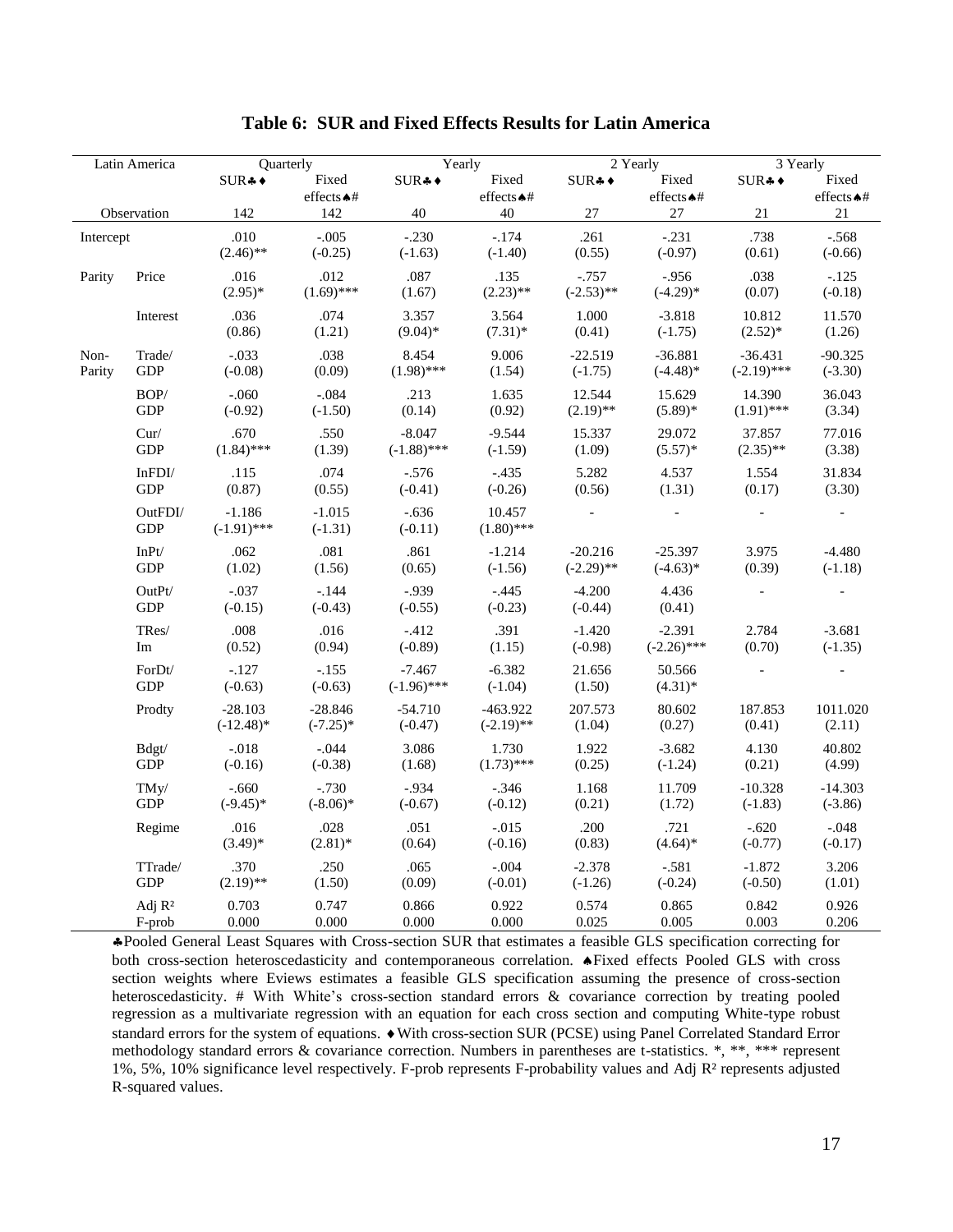trade and capital flows, accumulation of reserves, government foreign borrowing and exchange rate regime are also significant drivers of exchange rate in the long term.

## **5.0 Conclusion**

The findings reported in this paper make a modest contribution to extend our understanding of exchange rate behavior in two *trade-linked* regions, one developed and another emerging economies. Specifically, this paper considers the extent to which parity *and* non-parity factors are correlated systematically with movements of exchange rates. We also use the latest statistical methods and tests to derive robust test results.

We find that, for the region of G-10 countries, in the long run, in addition to parity factors, nonparity fundamentals such as (1) growth rate, (2) accumulation of reserves, (3) portfolio outflow and (4) trade openness provide high-degree of explanation for exchange rate changes. For the region of Latin American emerging countries, non-parity fundamentals such as (1) accumulation of reserves, (2) trade balance, (3) sovereign debt and (4) capital flows are significant drivers of exchange rates.

We believe the improved test methodology in this study led to improved results helped to identify new fundamental factors that are related to exchange rates while the puzzle of the short term versus long term behavior is made obvious by different data frequencies from quarterly to several years: the longer the intervalling period the higher is the fit of the model as judged by explained variation parameter. Most variables thus have long-run impact on exchange rate changes. Nevertheless, exchange rate is known to overshoot perhaps because traders made very quick adjustments to predicted or rumoured changes in fundamental factors leading to exchange rates overshooting in the short run. In summary, it is in the interests of a large community of currency traders to over-react to a multitude of news resulting in overshooting of exchange rates despite the factors having a longer-run relationship in most cases, and not a short run impact.

## **References**

- Adler, M., & Lehman, B. 1983. "Deviations from purchasing power parity in the long run", *Journal of Finance,* vol. 38, no. 5, pp. 1471-1487.
- Aizenman, J., & Marion, N. 2002. "Reserve uncertainty and the supply of international credit", *Journal of Money, Credit, and Banking,* vol. 34, no. 3, pp. 631-649.
- Ariff, M. 1996. "Effects of financial liberalization on four Southeast Asian financial markets 1973-94", *ASEAN Economic Bulletin,* vol. 12, no. 3, pp. 325-338.
- Bahmani-Oskooee, M., Kutan, A.M., and Zhou, S., 2009. "Towards solving the PPP puzzle: evidence from 113 countries", *Applied Economics*, vol. 41, no. 24, pp. 3057-3066.
- Bailey, A., Millard, S., & Wells, S. 2001. "Capital flow and exchange rates", *Bank of England Quarterly Bulletin, London,* vol. 41, no. 3, pp. 310-318.
- Balassa, B. 1964. "The purchasing-power parity doctrine: A reappraisal", *The Journal of Political Economy,* vol. 72, no. 6, pp. 584-596.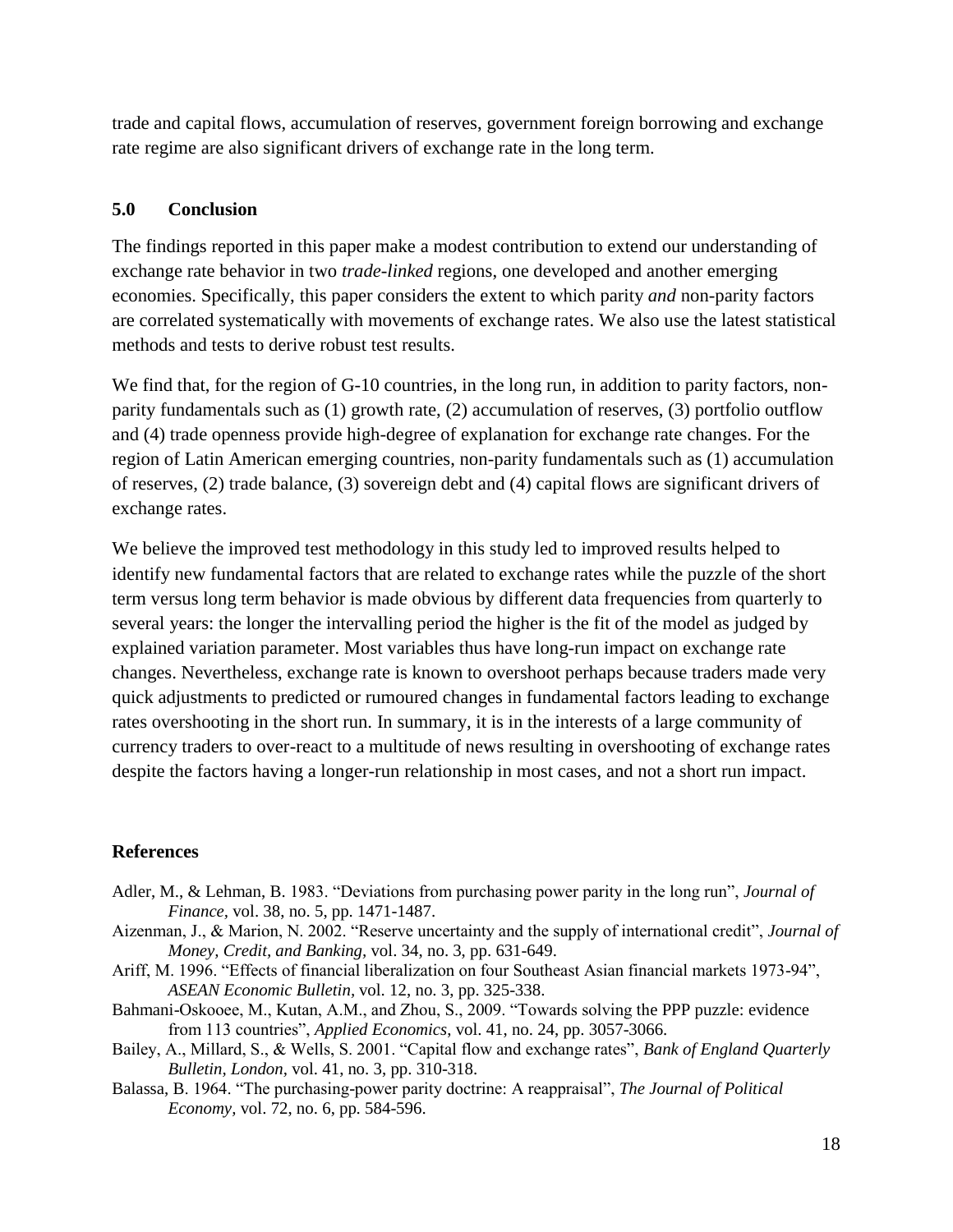Bank For International Settlements, *Annual Reports and Press Release*, 2003 to 2010.

- Bayoumi, T., & MacDonald, R. 1999. "Deviations of exchange rates from purchasing power parity: A story featuring two monetary unions", *IMF Staff Papers,* vol. 46, no. 1, pp. 89-102.
- Calvo, G. A., & Reinhart, C. M. 2002. "Fear of floating", *The Quarterly Journal of Economics,* vol. 117, no. 2, pp. 379-408.
- Calvo, G. A., Izquierdo, A., & Talvi, E. 2003. "Sudden stops, the real exchange rate and fiscal sustainability: Argentina's lessons", *National Bureau of Economic Research Working Paper,* no. 9828.
- Calvo, G. A., Leiderman, L., & Reinhart, C. M. 1994. "The capital inflow problem: concepts and issues", *Contemporary Economic Policy,* vol. 12, no. 3, pp. 54-60.
- Canzoneri, M. B., Cumby, R. E., & Diba, B. 1999. "Relative labour productivity and the real exchange rate in the long run: evidence for a panel of OECD countries", *Journal of International Economics,* vol. 47, no. 2, pp. 245-266.
- Cassel, G. 1918. "Abnormal deviations in international exchanges", *The Economic Journal,* vol. 28, no. 112, pp. 413-415.
- Cheng, B. S. 1999. "Beyond the purchasing power parity: testing for cointegration and causality between exchange rates, prices and interest rates", *Journal of International Money and Finance,* vol. 18, pp. 911-924.
- Cheung, Y.-W., Chinn, M. D., & Pascual, A. G. 2003. "What do we know about recent exchange rate models? In-sample fit and out-of sample performance evaluated", *CESifo Working Paper,* no. 902.
- Chinn, M. D. 2000. "The usual suspects? Productivity and demand shocks and Asia-Pacific real exchange rates", *Review of International Economics,* vol. 8, no. 1, pp. 20-43.
- Davidson, R., & MacKinnon, J. G. 1993. *Estimation and Inference in Econometrics*. New York: Oxford University Press.
- Dornbusch, R. 1976. "Expectations and exchange rate dynamics", *The Journal of Political Economy,* vol. 84, no. 6, pp. 1161-1176.
- Dornbusch, R. 1987a. "Exchange rate economics: 1986", *The Economic Journal,* vol. 97, no. 385, pp. 1- 18.
- Dornbusch, R. 1987b. "Exchange rates and prices", *The American Economic Review,* vol. 77, no. 1, pp. 93-106.
- Dornbusch, R., & Fischer, S. 1980. "Exchange rates and the current account", *The American Economic Review,* vol. 70, no. 5, pp. 960-971.
- Dornbusch, R., & Fisher, S. 2003. "International financial crisis", *CESifo Working Paper,* no. 926.
- Edwards, S. 2002. "The great exchange rate debate after Argentina", *National Bureau of Economic Research Working Paper,* no. 9257.
- Edwards, S., & Khan, M. S. 1985. "Interest rate determination in developing countries", *International Monetary Fund Staff Papers,* vol. 32, pp. 377-403.
- Edwards, S., & Savastano, M. A. 1999. "Exchange Rates in Emerging Economies: What Do We Know? What Do We Need To Know?" *National Bureau of Economic Research Working Paper*, no. 7228.
- Ehrmann, M., & Fratzscher, M. 2005. "Exchange rates and fundamentals: new evidence from real-time data", *Journal of International Money and Finance,* vol. 24, no. 2, pp. 317-341.
- Engel, C. M., & Flood, R. P. 1985. "Exchange rate dynamics, sticky prices and the current account", *Journal of Money, Credit, and Banking,* vol. 17, no. 3, pp. 312-327.
- Fisher, I. 1930. *The Theory of Interest*. New York: Macmillan.
- Frankel, J. A., & Rose, A. K. 1996a. "A panel project on purchasing power parity: mean reversion within and between countries", *Journal of International Economics,* vol. 40, pp. 209-224.
- Frankel, J. A., & Rose, A. K. 1996b. "Currency crashes in emerging markets: an empirical treatment", *Journal of International Economics,* vol. 41, pp. 351-366.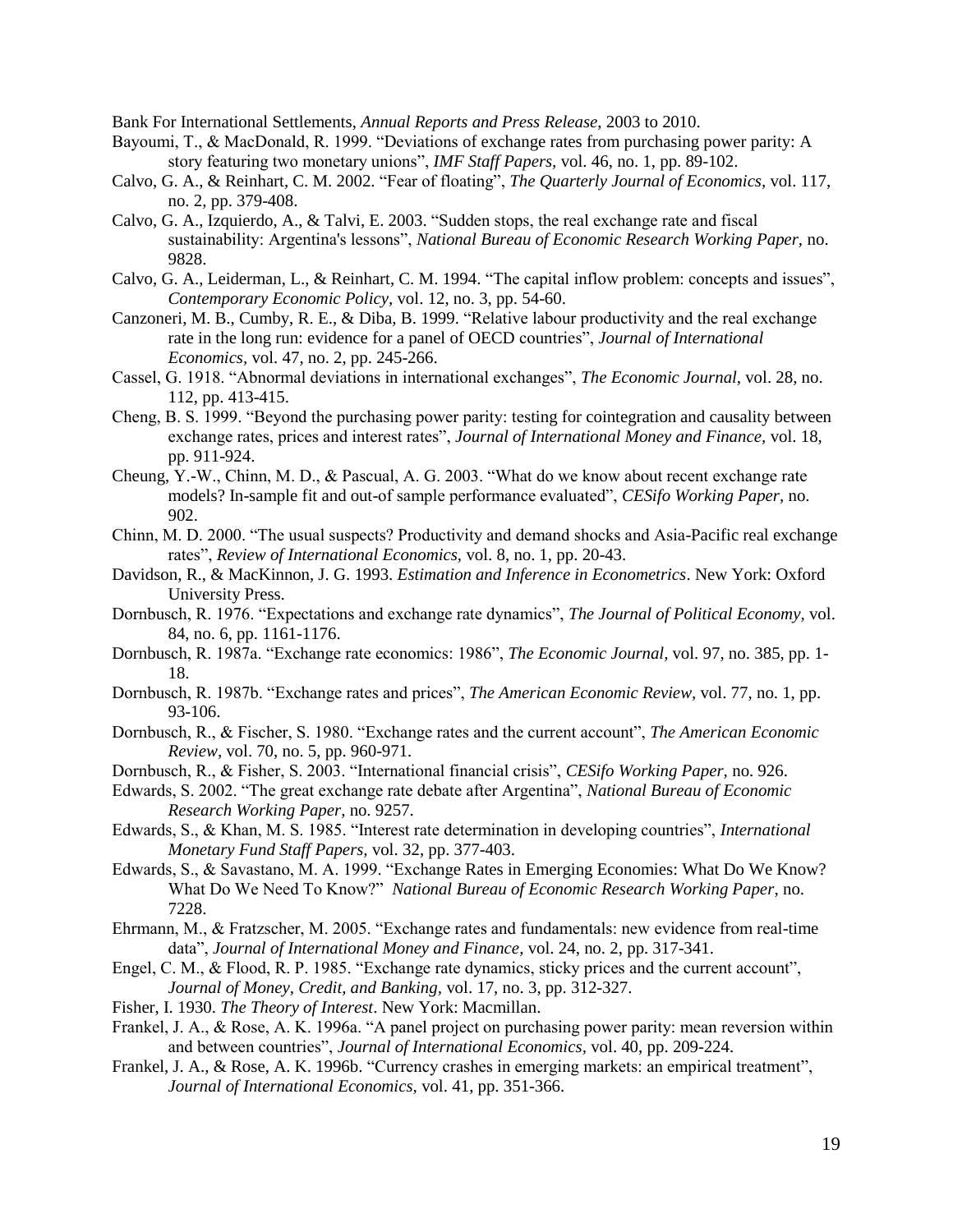Froot, K. A., & Rogoff, K. 1994. "Perspectives on PPP and long-run real exchange rates", *National Bureau of Economic Research Working Paper,* no. 4952.

- Greene, W. H. 2003. *Econometric Analysis* (Fifth Edition). New Jersey: Prentice Hall.
- Grilli, V., & Kaminsky, G. 1991. "Nominal exchange rate regimes and the real exchange rate: evidence from the United States and Great Britain 1885-1986", *Journal of Monetary Economics,* vol. 27, no. 2, pp. 191-212.
- Hair, J. F. J., Anderson, R. E., Tatham, R. L., & Black, W. C. 1998. *Multivariate Data Analysis* (5th Edition). New Jersey, U.S.A.: Prentice-Hall International Inc.
- Harvey, J. T. 2001. "Exchange Rate Theory and the Fundamentals", *Journal of Post Keynesian Economics*, vol. 24, no. 1, pp. 3-16.
- Hausman, J. A. 1978. "Specification tests in econometrics", *Econometrica,* vol. 46, no. 6, pp. 1251-1271.
- Henry, O. T., & Olekalns, N. 2002. "Does the Australian dollar real exchange rate display mean reversion", *Journal of International Money and Finance,* vol. 21, pp. 651-666.
- Ho, C.S.F and Ariff, M. 2008. "Time to Equilibrium and Long Run Dynamics of Exchange Rate Determination in the Asia Pacific", *Journal of International Business and Entrepreneurship,* vol. 13, no. 2, pp. 83-114.
- Ho, C.S.F and Ariff, M. 2009a. "Exchange Rate Behaviour of East European Transitional Economies"*, International Journal of Banking and Finance*, vol. 6, no. 2, pp. 95-109*.*
- Ho, C.S.F and Ariff, M. 2009b. Examining Foreign Exchange Behaviour in Asia Pacific and Eastern European Emerging Countries", *Global Economy and Finance Journal*, vol. 2, no. 1, pp. 1-19*.*
- Ho, C.S.F and Ariff, M. 2010. "Sticky prices and time to equilibrium: evidence from Asia-Pacific trade-related economies", Applied Economics, vol. 39, no. 1, pp. 1-11 (i-first)*.*
- Hoffmann, M., & MacDonald, R. 2003. "A re-examination of the link between real exchange rates and real interest rate differentials", *CESifo Working Paper,* no. 894.
- Hsiao, F. S. T., & Hsiao, M.-C. W. 2001. "Capital flows and exchange rates: recent Korean and Taiwanese experience and challenges", *Journal of Asian Economics,* vol. 12, pp. 353-381.
- Karfakis, C., & Kim, S.-J. 1995. "Exchange rates, interest rates and current account news: some evidence from Australia", *Journal of International Money and Finance,* vol. 14, no. 4, pp. 575-595.
- Karras, G. 1999. "Openness and the effects of monetary policy", *Journal of International Money and Finance,* vol. 18, pp. 13-26.
- Karras, G., & Song, F. 1996. "Sources of business-cycle volatility: an exploratory study on a sample of OECD countries", *Journal of Macroeconomics,* vol. 18, no. 4, pp. 621-637.
- Keynes, J. M. 1923. *A Tract on Monetary Reforms*. London: Macmillan.
- Kim, Y. 2000. "Causes of capital flows in developing countries", *Journal of International Money and Finance,* vol. 19, pp. 235-253.
- Kuo, B.-S., & Mikkola, A. 2001. "How sure are we about purchasing power parity? Panel evidence with the null of stationary real exchange rates", *Journal of Money, Credit, and Banking,* vol. 33, no. 3, pp. 767-789.
- Lothian, J. R., & Taylor, M. P. 2000. "Purchasing power parity over two centuries: strengthening the case for real exchange rate stability", *Journal of International Money and Finance,* vol. 19, pp. 759- 764.
- MacDonald, R. 1993. "Long-run purchasing power parity: is it for real?" *The Review of Economics and Statistics,* vol. 75, no. 4, pp. 690-695.
- MacDonald, R., & Taylor, M. P. 1992. "Exchange rate economics: a Survey", *International Monetary Fund Staff Papers,* vol. 39, no. 1, pp. 1-38.
- MacDonald, R., & Wojcik, C. 2003. Catching Up: The Role of Demand, Supply and Regulated Price Effects on the Real Exchange Rates of Four Accession Countries. *CESifo Working Paper, 899*.
- Marini, G., & Piersanti, G. 2003. "Fiscal deficits and currency crises", *Centre for International Studies, Research Paper Series,* no. 15.
- Mark, N. C. 1995. "Exchange rates and fundamentals: evidence on long-horizon Predictability", *The American Economic Review,* vol. 85, no. 1, pp. 201-218.